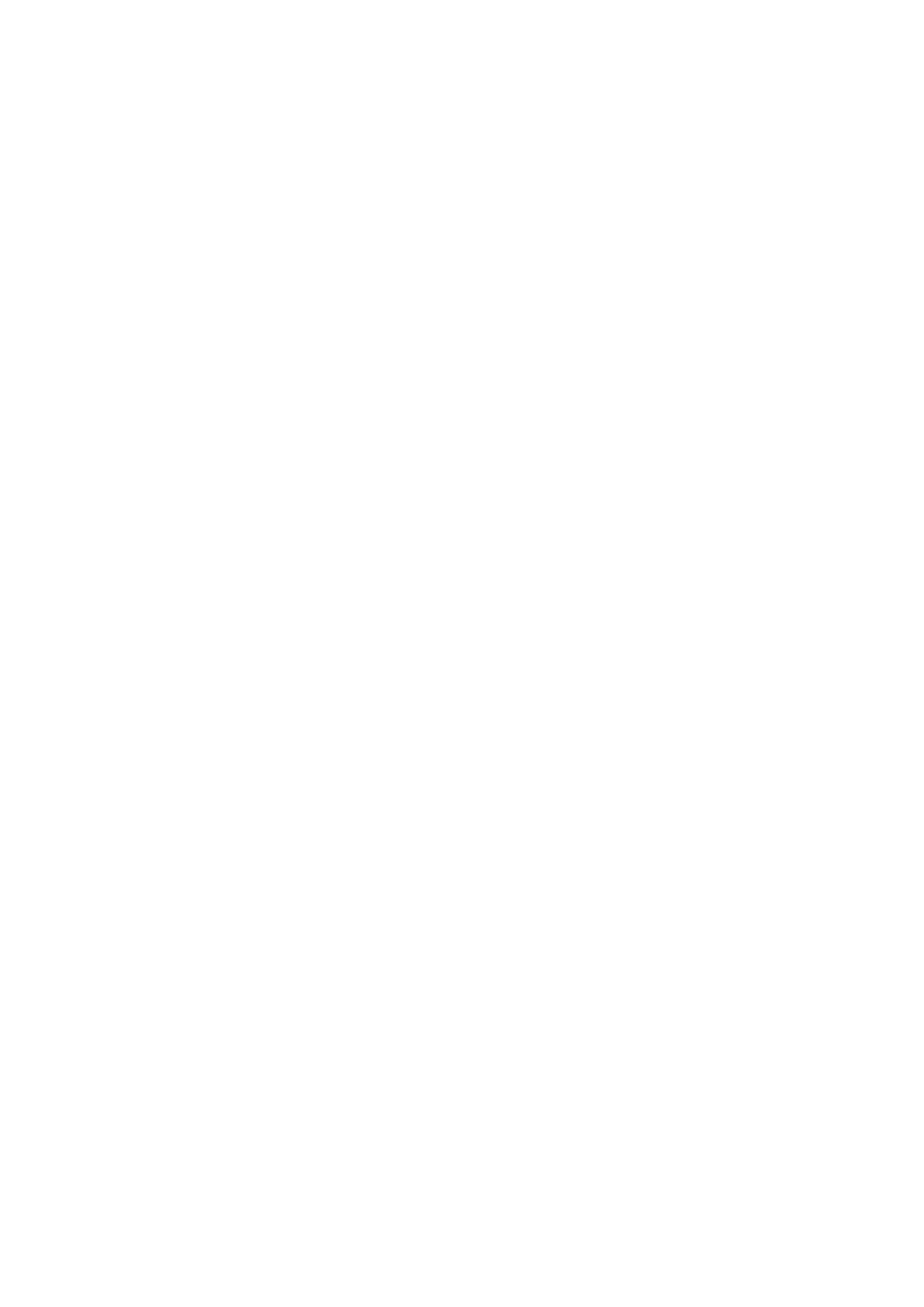# **Financial Regulations**

# **Index**

**Page no**

|    | <b>Scope and Observance</b>           |                                                                                                                                                             |                |
|----|---------------------------------------|-------------------------------------------------------------------------------------------------------------------------------------------------------------|----------------|
| 1. | <b>Financial Administration</b>       |                                                                                                                                                             | $\overline{2}$ |
|    | 1.1                                   | <b>Responsibility of the Council</b>                                                                                                                        |                |
|    | 1.2                                   | <b>Responsibility of Cabinet</b>                                                                                                                            |                |
|    | 1,3                                   | <b>Responsibility of the Proper Officer for Financial</b><br><b>Arrangements of the Council (ie Section 95</b><br>Officer)                                  |                |
|    | 1.4                                   | <b>Responsibility of Directors, Heads of Service and</b><br><b>Assistant Directors</b>                                                                      |                |
|    | 1.5                                   | Scope of Financial Regulation with regard to the<br><b>Health and Social Care Partnership Arrangement</b><br>with the South Ayrshire Integrated Joint Board |                |
| 2. | <b>Capital Investment Programme</b>   |                                                                                                                                                             | $\overline{3}$ |
|    | 2.1                                   | <b>Financial Plan for Capital Investment Programme</b>                                                                                                      |                |
|    | 2.2                                   | <b>Capital Investment Programme</b>                                                                                                                         |                |
|    | 2.3                                   | Form                                                                                                                                                        |                |
|    | 2.4                                   | <b>Preparation</b>                                                                                                                                          |                |
|    | 2.5                                   | <b>Authorisation Procedure</b>                                                                                                                              |                |
|    | 2.6                                   | <b>Effect of the Authorisation</b>                                                                                                                          |                |
|    | 2.7                                   | <b>Delivery of Capital Projects</b>                                                                                                                         |                |
|    | <b>Control of Capital Expenditure</b> |                                                                                                                                                             | $\overline{2}$ |
|    | 3.1                                   | <b>Limitation on Expenditure</b>                                                                                                                            |                |
|    | 3.2                                   | <b>Budget Variance and Transfers during the life of</b><br>a Capital Project                                                                                |                |
|    | 3.3                                   | <b>Budgetary Control</b>                                                                                                                                    |                |
| 4. | <b>Revenue Estimates</b>              |                                                                                                                                                             | <u>6</u>       |
|    | 4.1                                   | <b>Information</b>                                                                                                                                          |                |
|    | 4.2                                   | <b>Guidelines</b>                                                                                                                                           |                |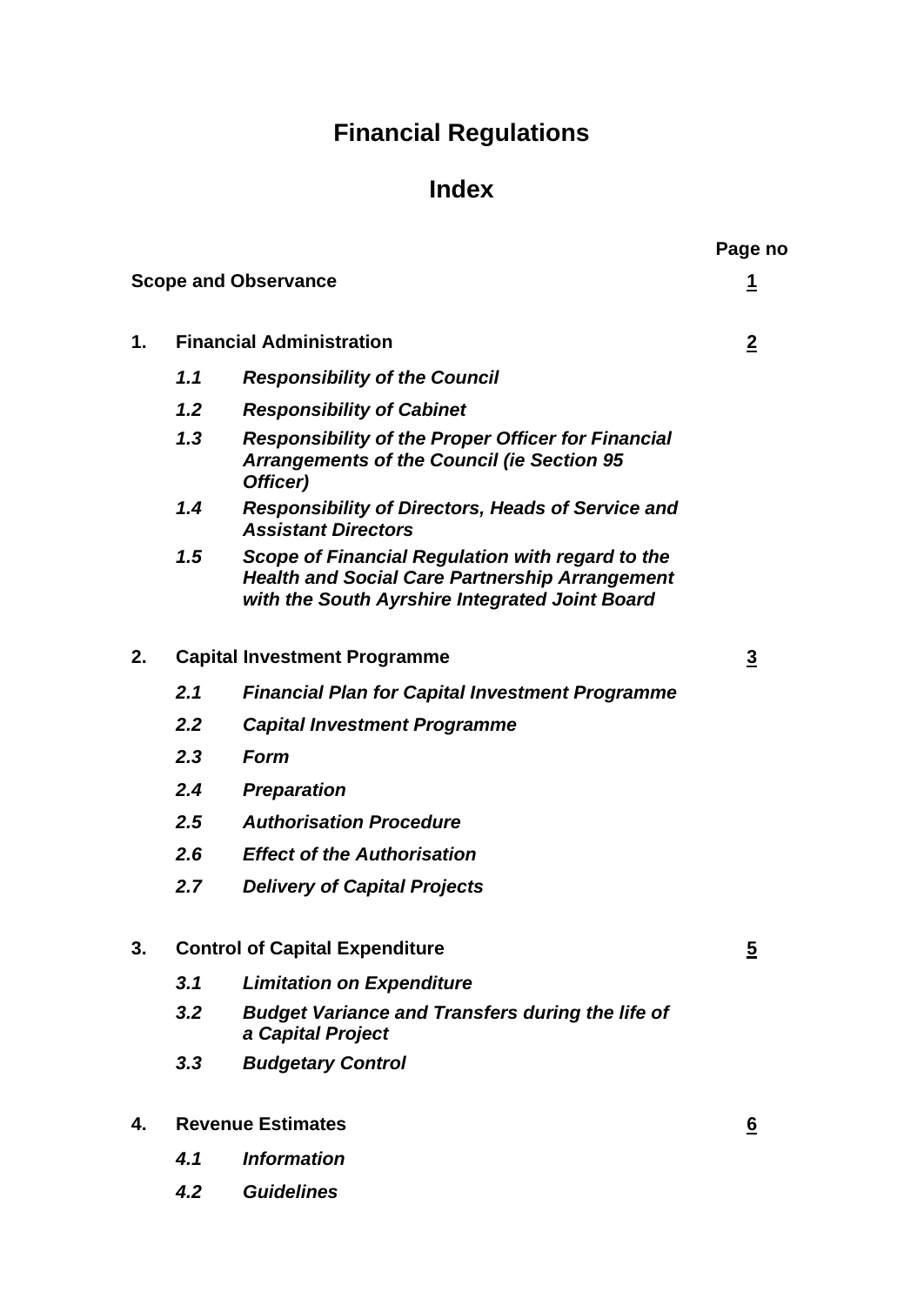- *4.3 Preparation*
- *4.4 Authorisation Procedure*
- *4.5 Additional Funding Received*

| 5. | <b>Control of Revenue Expenditure</b> |                                                             |            |
|----|---------------------------------------|-------------------------------------------------------------|------------|
|    | 5.1                                   | <b>Need for Panel Consent</b>                               |            |
|    | 5.2                                   | <b>Limitation on Expenditure</b>                            |            |
|    | 5.3                                   | <b>Budgetary Control</b>                                    |            |
|    | 5.4                                   | <b>Budget Transfers</b>                                     |            |
|    | 5.5                                   | <b>Variances</b>                                            |            |
|    | 5.6                                   | <b>Reports to Panels</b>                                    |            |
|    | 5.7                                   | <b>Use of the Contingency Fund</b>                          |            |
|    | 5.8                                   | Use of the Efficiency and Improvement Fund                  |            |
|    | 5.9                                   | Use of the Repair and Renewal Fund                          |            |
|    | 5.10                                  | Use of Workforce Change Fund                                |            |
|    | 5.11                                  | <b>Use of Uncommitted General Reserves</b>                  |            |
| 6. |                                       | <b>Legality of Expenditure</b>                              | 12         |
| 7. | <b>Control of Income</b>              |                                                             | <u> 12</u> |
|    | 7.1                                   | <b>Determination of Charges</b>                             |            |
|    | 7.2                                   | <b>Accounting Arrangements</b>                              |            |
|    | 7.3                                   | <b>Notification of Income to Head of Finance and</b><br>ICT |            |
|    | 7.4                                   | <b>Write-offs</b>                                           |            |
|    | 7.5                                   | <b>Treatment of Monies Collected</b>                        |            |
|    | 7.6                                   | <b>Controlled Stationery</b>                                |            |
|    | 7.7                                   | <b>Personal Cheques</b>                                     |            |
|    | 7.8                                   | <b>Transfers of Cash, Cheques, etc</b>                      |            |
|    | 7.9                                   | <b>Grant Income</b>                                         |            |
|    | 7.10                                  | <b>Contract Rebates (Cash)</b>                              |            |
| 8. | <b>Treasury Management</b>            |                                                             |            |
|    | 8.1                                   | <b>Treasury Management Statement and Practices</b>          |            |
|    | 8.2                                   | <b>Borrowing Arrangements</b>                               |            |

*8.3 Borrowings to be in Name of the Council*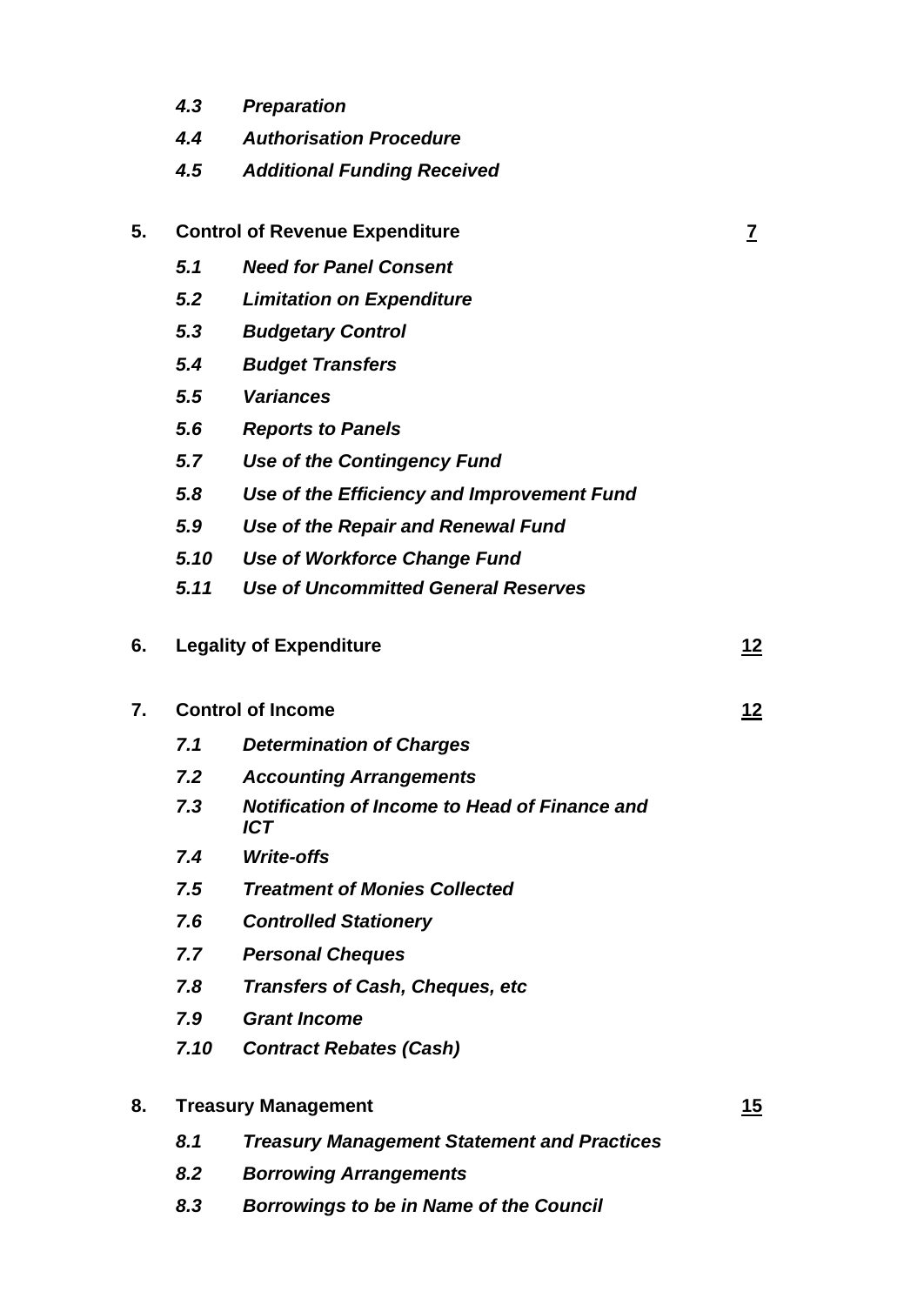|     | 8.4                                                                        | <b>Registrar of Stocks, Bonds and Mortgages</b> |            |
|-----|----------------------------------------------------------------------------|-------------------------------------------------|------------|
|     | 8.5                                                                        | Leasing                                         |            |
|     |                                                                            |                                                 |            |
| 9.  | <b>Banking and Control of Cheques</b>                                      |                                                 | 16         |
|     | 9.1                                                                        | <b>Arrangements with Bankers</b>                |            |
|     | 9.2                                                                        | <b>Opening and Closing of Bank Accounts</b>     |            |
|     | 9.3                                                                        | <b>Payments into Bank</b>                       |            |
|     | 9.4                                                                        | <b>Cheque Control</b>                           |            |
| 10. | <b>Credit Cards</b>                                                        |                                                 | <u> 17</u> |
|     | 10.1                                                                       | <b>Scope</b>                                    |            |
|     | 10.2                                                                       | <b>Approval to Use</b>                          |            |
|     |                                                                            | 10.3 Credit Limits                              |            |
|     |                                                                            | 10.4 Authorisation                              |            |
|     |                                                                            | <b>10.5 Accounting Arrangements</b>             |            |
| 11. | <b>Purchasing Cards</b>                                                    |                                                 | <u> 18</u> |
|     | 11.1                                                                       | <b>Scope</b>                                    |            |
| 12. | <b>Investments and Trust Funds</b>                                         |                                                 | <u> 18</u> |
|     | 12.1                                                                       | <i><b>Investments</b></i>                       |            |
|     | 12.2                                                                       | <b>Deposit of Trust Securities</b>              |            |
|     | 12.3                                                                       | <b>Control of Charitable Funds</b>              |            |
| 13. | <b>Stores, Inventories and Costing</b>                                     |                                                 | <u> 18</u> |
|     | 13.1                                                                       | <b>Costing System and Stores Control</b>        |            |
|     | 13.2                                                                       | <b>Custody of Stores and Stocktaking</b>        |            |
|     | 13.3                                                                       | <b>Write-offs or Surpluses of Stores</b>        |            |
|     | 13.4                                                                       | <b>Inventories</b>                              |            |
|     | 13.5                                                                       | <b>Use of Equipment and Stores</b>              |            |
| 14. | <b>Procurement of Goods and Services and Payment of</b><br><b>Accounts</b> |                                                 | 19         |
|     | 14.1                                                                       | <b>Method of Payment</b>                        |            |
|     | 14.2                                                                       | <b>Official Orders</b>                          |            |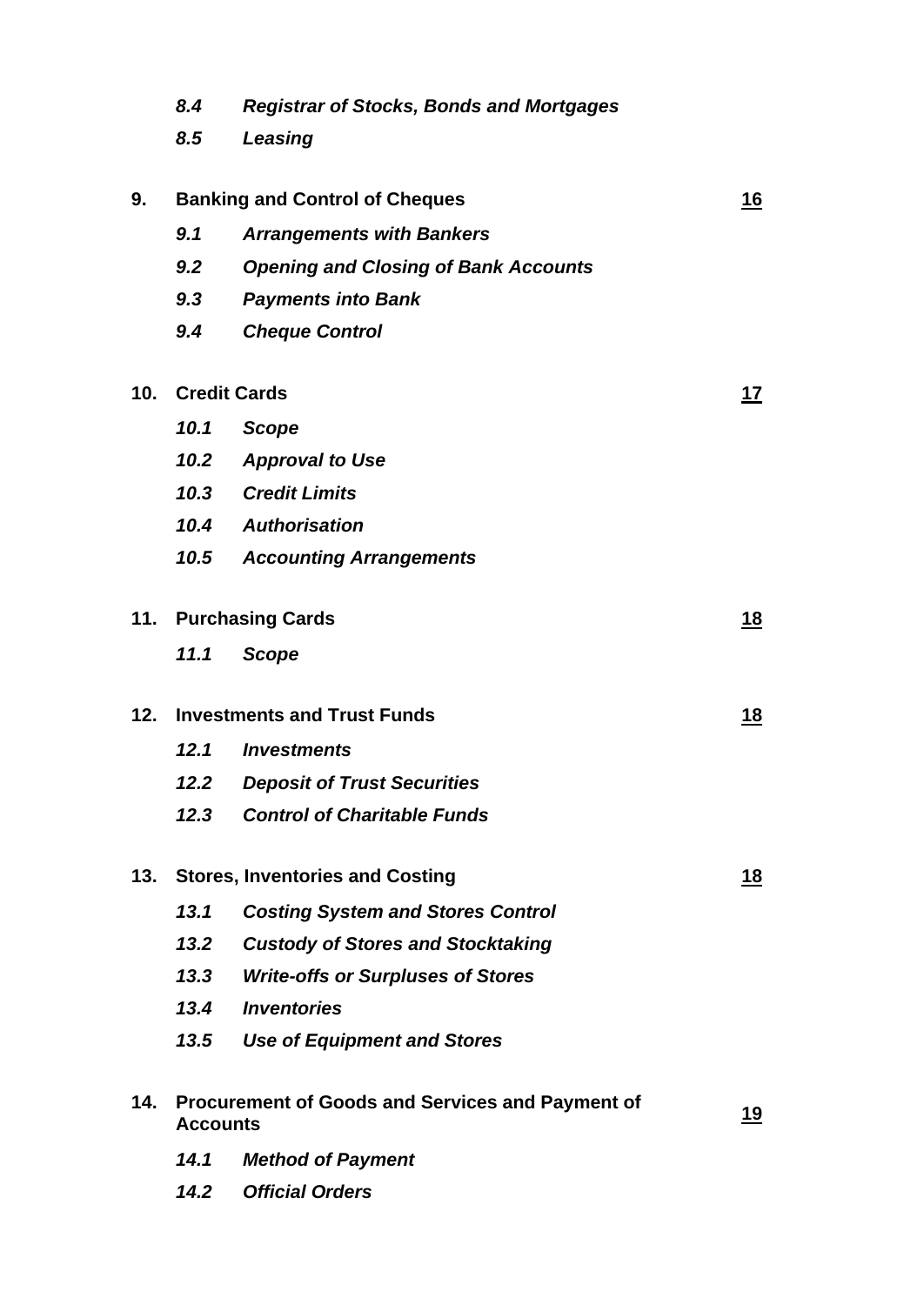|     |                                                           | 14.3 Procurement                                                 |           |
|-----|-----------------------------------------------------------|------------------------------------------------------------------|-----------|
|     | 14.4                                                      | <b>Check on Goods, Materials and Services</b><br><b>Received</b> |           |
|     | 14.5                                                      | <b>Creditor Status</b>                                           |           |
|     | 14.6                                                      | <b>Certification of Payment</b>                                  |           |
|     |                                                           | <b>14.7 Direct Electronic Bank Payments</b>                      |           |
|     | 14.8                                                      | <b>Payments in Advance</b>                                       |           |
|     | 14.9                                                      | <b>Duplicate Invoices, etc</b>                                   |           |
| 15. | <b>Accounting</b>                                         |                                                                  | 22        |
|     | 15.1                                                      | <b>Accounting Procedures and Records</b>                         |           |
|     | 15.2                                                      | <b>Internal Check</b>                                            |           |
|     |                                                           | <b>15.3 Year End' Accounting Returns</b>                         |           |
| 16. | <b>Surplus or Deficit on Property Maintenance Service</b> |                                                                  | <u>23</u> |
|     | 16.1                                                      | <b>Background</b>                                                |           |
|     | 16.2                                                      | <b>Treatment of Surplus or Deficit</b>                           |           |
|     | 16.3                                                      | <b>Accounting mechanism</b>                                      |           |
| 17. | <b>Internal Audit</b>                                     |                                                                  | 23        |
|     | 17.1                                                      | <b>Responsibility for Internal Audit</b>                         |           |
|     | 17.2                                                      | <b>Reporting Arrangements for Internal Audit</b>                 |           |
|     | 17.3                                                      | <b>Authority of Audit</b>                                        |           |
|     | 17.4                                                      | <b>Irregularities</b>                                            |           |
| 18. | <b>Cash Imprests/ Petty Cash</b>                          |                                                                  | 25        |
|     | 18.1                                                      | <b>Purpose of Cash Imprests</b>                                  |           |
|     | 18.2                                                      | <b>Provision of Imprests</b>                                     |           |
|     | 18.3                                                      | <b>Bank Accounts for Imprest Holders</b>                         |           |
|     | 18.4                                                      | <b>Exclusion of Payments to the Council</b>                      |           |
|     | 18.5                                                      | <b>Limit on Expenditure</b>                                      |           |
|     | 18.6                                                      | <b>Accounting Arrangements</b>                                   |           |
|     | 18.7                                                      | <b>Statement of Account</b>                                      |           |
|     | 18.8                                                      | <b>Termination as Imprest Holder</b>                             |           |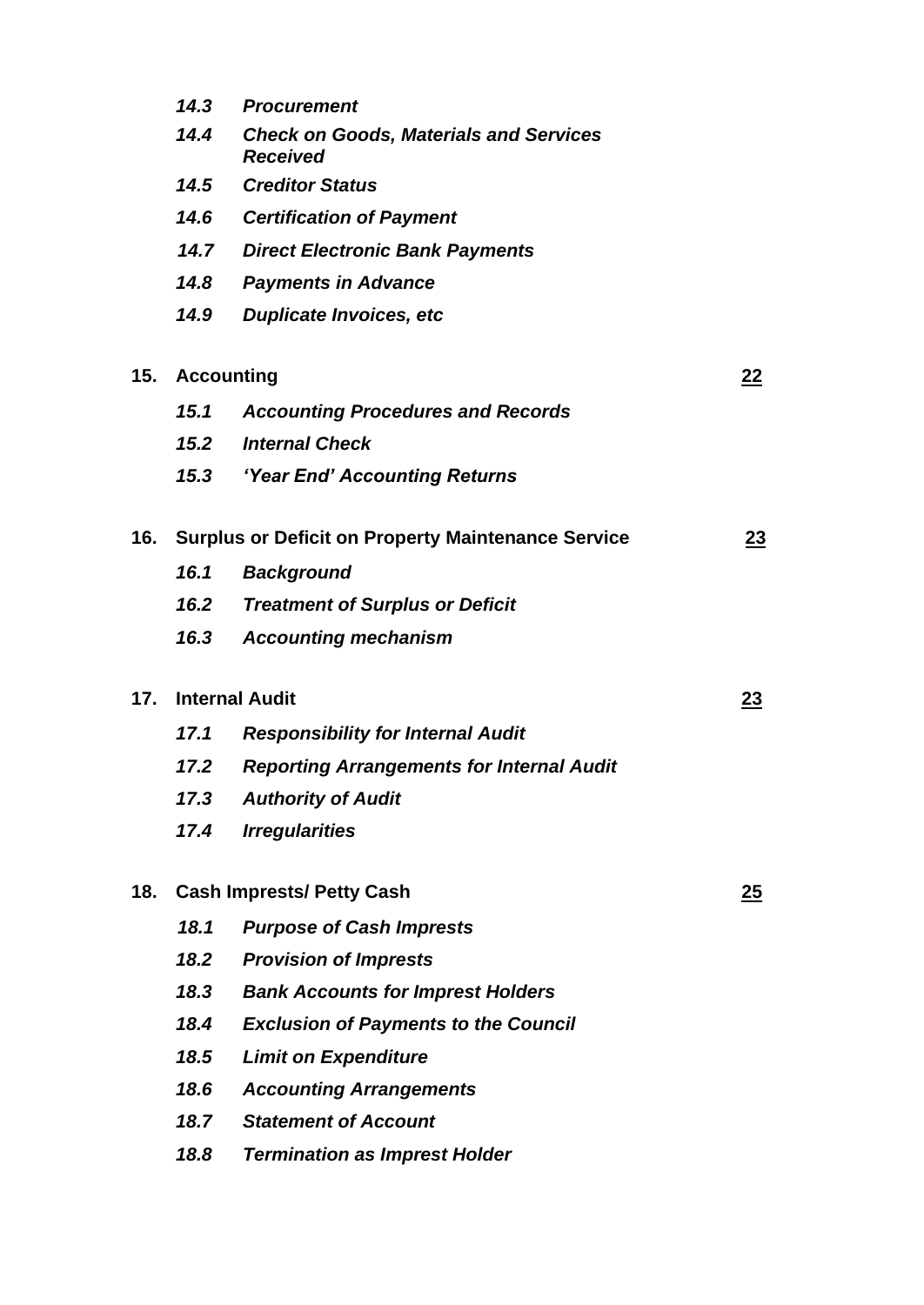| 19. | <b>Claims for Expenses and Allowances</b> |                                                                          |           |
|-----|-------------------------------------------|--------------------------------------------------------------------------|-----------|
|     | 19.1                                      | <b>Arrangements for Claims</b>                                           |           |
|     | 19.2                                      | <b>Regulations</b>                                                       |           |
|     | 19.3                                      | <b>Employees' Claims</b>                                                 |           |
|     | 19.4                                      | <b>Certification of Employees' Claims</b>                                |           |
|     | 19.5                                      | <b>Members' Claims</b>                                                   |           |
| 20. | <b>Salaries, Wages and Pensions</b>       |                                                                          | 27        |
|     | 20.1                                      | <b>Information regarding Payroll Amendments</b>                          |           |
|     | 20.2                                      | <b>Arrangements for Payments</b>                                         |           |
|     | 20.3                                      | <b>Form and Certification of Records</b>                                 |           |
| 21. | <b>Security</b>                           |                                                                          | 28        |
|     | 21.1                                      | <b>Responsibility for Security</b>                                       |           |
|     | 21.2                                      | <b>Limits to Cash Holdings</b>                                           |           |
|     | 21.3                                      | <b>Safe Keys</b>                                                         |           |
|     | 21.4                                      | <b>Pre-printed/Pre-signed Cheques, etc</b>                               |           |
|     | 21.5                                      | <b>Security/ Retention of Documents</b>                                  |           |
|     | 21.6                                      | <b>Data Protection Act/ Regulations</b>                                  |           |
|     | 21.7                                      | <b>Asset Register</b>                                                    |           |
| 22. | <b>Risk Management and Insurance</b>      |                                                                          | <u>29</u> |
|     | 22.1                                      | <b>Responsibility for Risk Management and</b><br><i><b>Insurance</b></i> |           |
|     | 22.2                                      | <b>Identification of Risk</b>                                            |           |
|     | 22.3                                      | <b>Notification of Claims</b>                                            |           |
|     | 22.4                                      | <b>Fidelity Guarantee Insurance</b>                                      |           |
|     | 22.5                                      | <b>Review of Insurance Cover</b>                                         |           |
| 23. | <b>Contracts for Capital Works</b>        |                                                                          | <u>30</u> |
|     | 23.1                                      | <b>Record of Contracts</b>                                               |           |
|     | 23.2                                      | <b>Variations to Contracts</b>                                           |           |
|     | 23.3                                      | <b>Claims from Contractors</b>                                           |           |
|     | 23.4                                      | <b>Delay of Contract</b>                                                 |           |
|     | 23.5                                      | <b>Interim Payment</b>                                                   |           |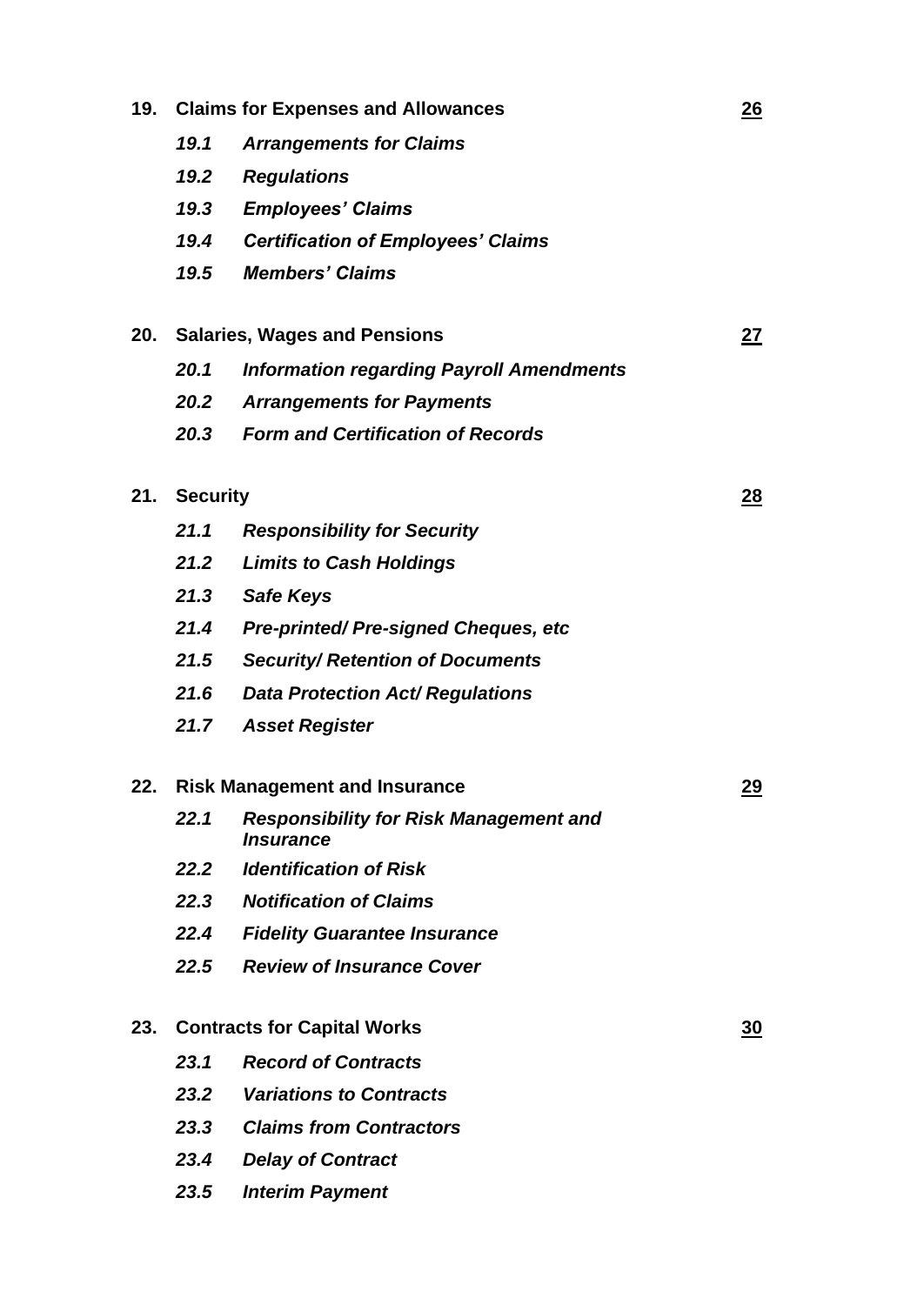| 23.6                                    | <b>Reports on Final Measurements/ Final Contract</b><br><b>Amount</b>                  |           |
|-----------------------------------------|----------------------------------------------------------------------------------------|-----------|
| 23.7                                    | <b>Procurement Procedures/ Guidance</b>                                                |           |
|                                         | 24. Economy, Efficiency and Effectiveness/ Best Value                                  | <u>31</u> |
|                                         | 25. External Funding (Following the Public Pound)                                      | <u>32</u> |
| 26. Partnerships                        |                                                                                        | <u>32</u> |
| 27. Devolved Management of Resources    |                                                                                        | <u>33</u> |
| 28. Observance of Financial Regulations |                                                                                        | <u>33</u> |
| 28.1                                    | <b>Responsibility of Directors, Heads of Service and</b><br><b>Assistant Directors</b> |           |
| 28.2                                    | <b>Breach of Regulations</b>                                                           |           |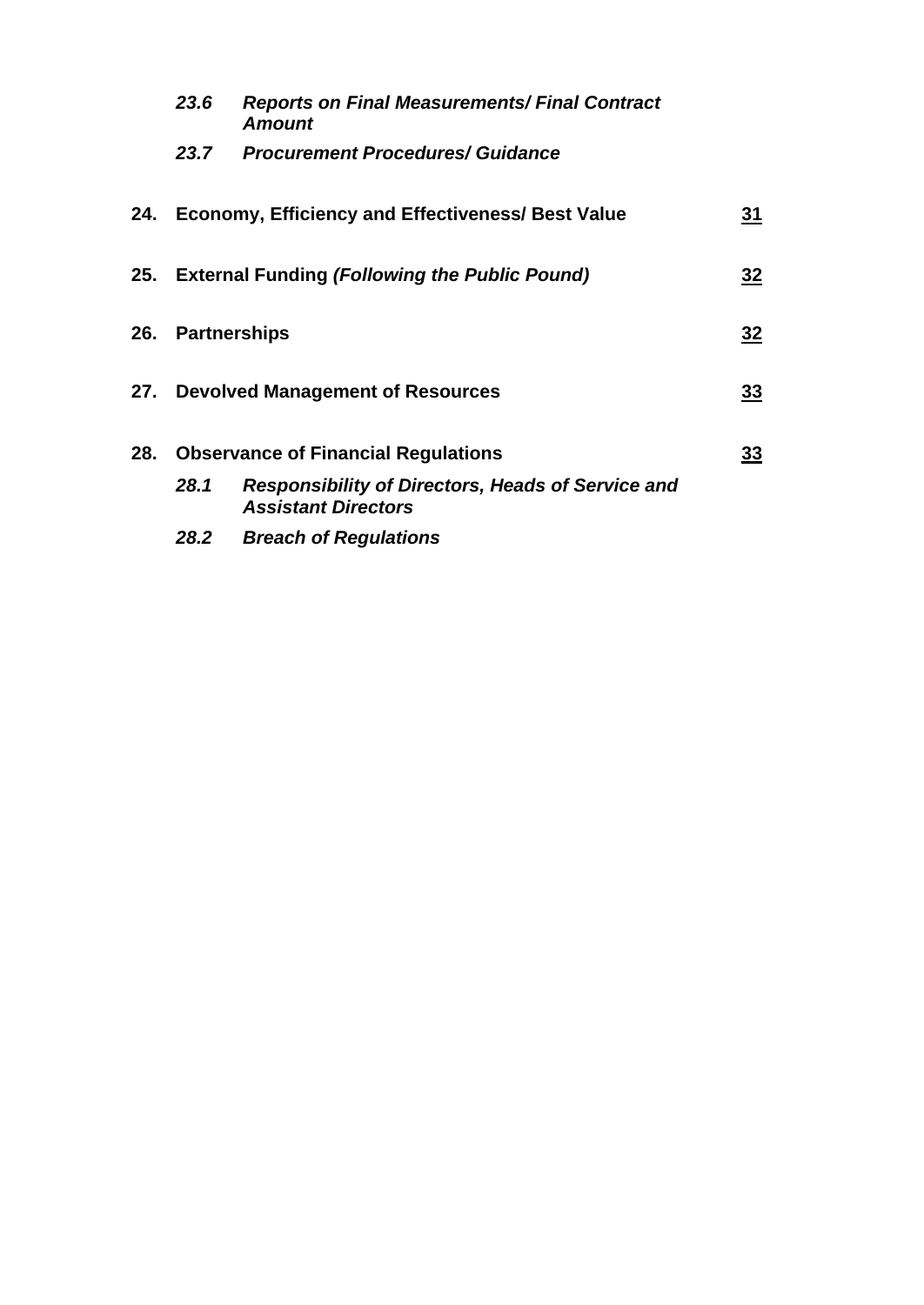# **Financial Regulations**

# <span id="page-9-0"></span>**Scope and Observance**

South Ayrshire Council is accountable for the stewardship of public funds. Stewardship is a function of management, and, therefore, a responsibility placed upon the Elected Members and officers of the Council. Responsibility is discharged by the establishment of sound arrangements and systems for the planning, appraisal, authorisation and control over the use of resources, and by the preparation, maintenance and reporting of accurate and informative accounts.

Failure to observe these financial regulations may be regarded as a breach of trust and may result in disciplinary action.

These financial regulations should be read in conjunction with other regulations of the Council, such as:

- Standing Orders Relating to Meetings;
- Standing Orders Relating to Contracts;
- Scheme of Delegation;
- Special Investigations Procedure;
- Disciplinary procedures;

and with other regulations observed by the Council:

- Data Protection legislation and regulations;
- the CIPFA Code of Practice on Local Authority Accounting in the United Kingdom (The Code);
- the CIPFA Service Reporting code of Practice for local authorities (SERCoP)
- the CIPFA Code for Treasury Management in Local Authorities;
- the Prudential Code for Capital Finance in Local Authorities;
- the CIPFA Code on Best Value Trading Operations; and
- the Public Sector Internal Audit Standards.

Elected Members and officers have a duty to abide by the highest standards of probity in dealing with financial issues. This is facilitated by ensuring that everyone is clear about the standards to which they are working and the controls that are in place to ensure that these standards are met.

The key controls and control objectives for financial management standards are:

- the promotion of the highest standards of financial management throughout the authority;
- a monitoring system to review compliance with financial regulations;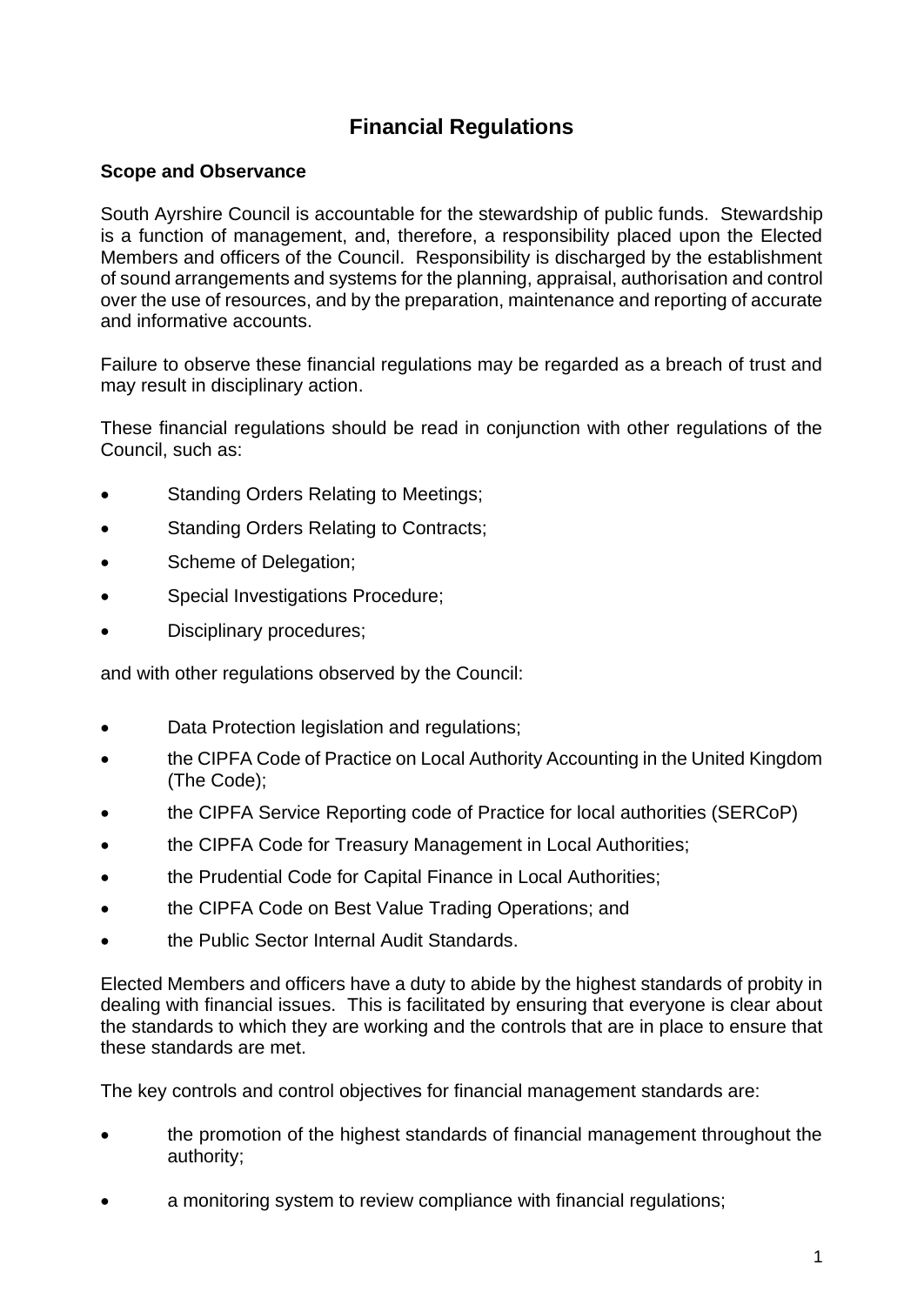- regular comparisons of actual financial performance with planned performance that are reported to the Cabinet; and
- the Audit and Governance Panel (as the Council's Audit Committee), fulfilling its duties under the Standing Orders and Scheme of Delegation.

# <span id="page-10-0"></span>**1. Financial Administration**

# 1.1 *Responsibility of the Council*

The Council is responsible for setting the Council's annual budgets, housing rent and Council Tax levels and the level of bad debt provision. The Council is also responsible for approving the Treasury Management Strategy of the authority.

# 1.2 *Responsibility of Cabinet*

Subject to the terms of reference of Panels, the Cabinet is responsible for regulating and controlling the finances of the Council within the budgets and policy frameworks determined by the Council.

# 1.3 *Responsibility of the Proper Officer for Financial Arrangements of the Council (ie Section 95 Officer)*

The proper officer for the financial arrangements of the Council (Section 95 Officer) as set out in the Scheme of Delegation shall:

- (1) be the proper officer of the Council for the purposes of Section 95 of the Local Government (Scotland) Act 1973 for the administration of the financial affairs of the authority; and
- (2) act as financial adviser to the Council and all its Panels.

Specific responsibilities include:

- (1) to advise Elected Members on a financial strategy;
- (2) to ensure the proper administration of the financial affairs of the authority;
- (3) to set the financial management standards, as outlined in the various CIPFA Codes of Practice, and to ensure that compliance with them is monitored;
- (4) to ensure proper professional practices are adhered to, and to act as head of profession in relation to the standards, performance and development of finance and accounting staff throughout the authority;
- (5) to advise on the key strategic controls necessary to secure sound financial management; and
- (6) to ensure that financial information is available to enable accurate and timely monitoring and reporting of financial performance.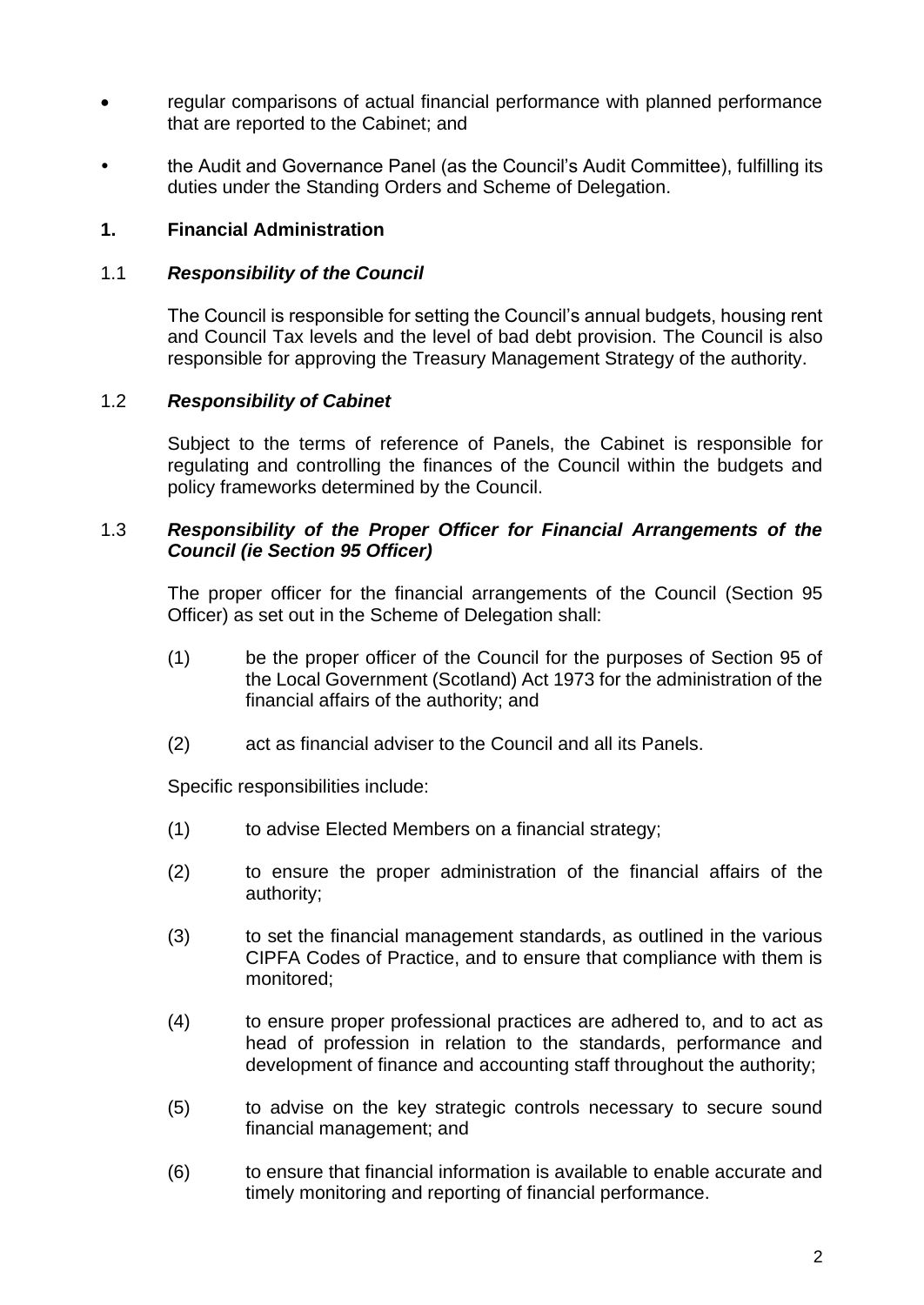# 1.4 *Responsibility of Directors, Heads of Service and Assistant Directors*

- (1) Directors, Heads of Service and Assistant Directors shall at all times seek to secure the best value for expenditure incurred by them with the objective of achieving the agreed policies, objectives and outcomes of the Council at the most effective cost.
- (2) Each Director and Head of Service shall consult with the Head of Finance and ICT in respect of any matter affecting his/ her Directorate/ service which is liable to affect materially the finances of the Council before any provisional or other commitment is incurred, or before reporting thereon to a Panel, except in an emergency and/ or as authorised by any Scheme of Delegation. In such cases of emergency, it must be reported to the Head of Finance and ICT as soon as possible thereafter.
- (3) It is the responsibility of all Directors, Heads of Service and Assistant Directors to promote awareness of and adherence to these financial regulations.

# 1.5 *Scope of Financial Regulations with regard to the Health and Social Care Partnership Arrangement with the South Ayrshire Integration Joint Board (the 'IJB')*

- (1) The IJB is a legal entity in its own right created by Parliamentary Order 2015 No 88 (The Public Bodies (Joint Working) (Board Establishment) (Scotland) Order 2015) which came into effect on 1 April 2015 following Ministerial approval of the Integration Scheme between the Council and NHS Ayrshire and Arran.
- (2) The IJB is accountable for the stewardship of public funds and is expected to operate under public sector best practice governance arrangements, proportionate to its transactions and responsibilities. Stewardship is a function of management and, therefore, a responsibility placed upon the appointed members and officers of the IJB.
- (3) Prior to any funding being passed by the Council to the IJB as part of the IJB's integrated budget, the Council's Financial Regulations will apply. Similarly, once funding has been approved from the integrated budget by the IJB and directed by it to the Council for the purposes of service delivery, the Financial Regulations of the Council will then apply to the directed sum, which will be utilised in accordance with the priorities determined by the Board in its Strategic Plan.

# <span id="page-11-0"></span>**2. Capital Investment Programme**

# 2.1 *Financial Plan for Capital Investment Programme*

The procedure for the preparation annually of a financial plan for the capital investment programme is as detailed within the Council's Asset Management Plan.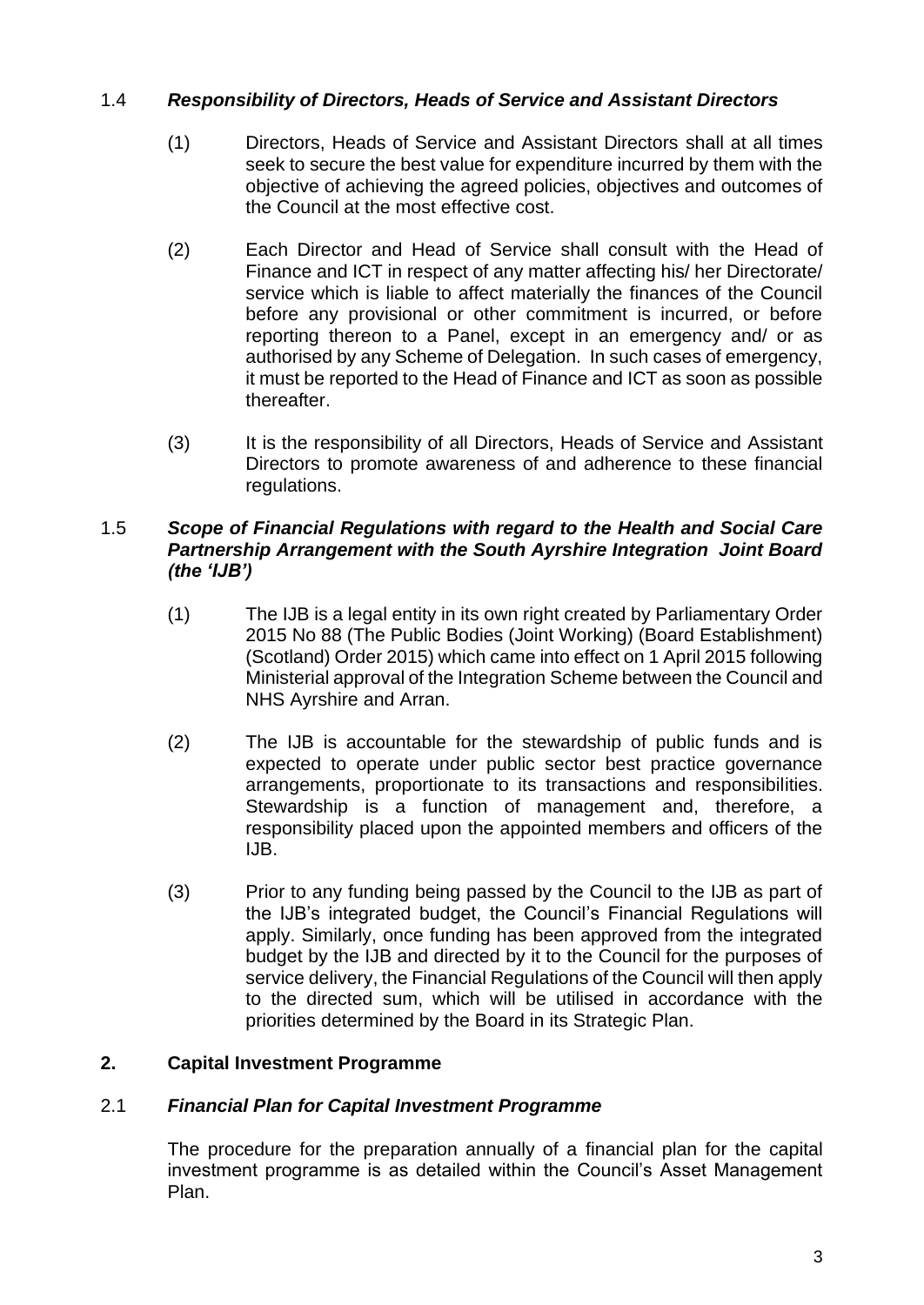# **Capital Asset Management Group ('CAMG')**

The Capital Asset management Group is established under the Council's Asset Management Plan to ensure the effective management of the capital investment programme and the evaluation of new bids brought forward. It comprises senior officers representing all services.

# 2.2 *Capital Investment Programme*

The Capital Investment Programme estimates shall detail the committed capital projects and new capital projects on which the Council intends to incur expenditure inclusive of commitments where projects span more than one financial year.

# 2.3 *Form*

The detailed form of the Capital Investment Programme shall be determined by the Chief Executive in consultation with the Director – Place and the Head of Finance and ICT.

# 2.4 *Preparation*

- (1) All Directors, Heads of Service and Assistant Directors shall provide such information as may be required for the purpose of preparation of the General Services Capital Investment Programme. This will be coordinated by the Director - Place and submitted to the CAMG for consideration prior to the authorisation process as outlined in 2.5 below.
- (2) Housing capital estimates will be prepared by the Director Place and submitted to the CAMG for consideration prior to the authorisation process as outlined in paragraph 2.5 below.

# 2.5 *Authorisation Procedure*

The Capital Investment Programmes shall be submitted to the Council for approval.

# 2.6 *Effect of the Authorisation*

The approval of the Capital Investment Programmes by the Council shall permit Directors, Heads of Service and Assistant Directors:

- (1) to incur preliminary expenses, preparatory works and design costs etc in respect of projects;
- (2) to take the steps necessary to acquire land associated with projects; and
- (3) to proceed with projects within the capital investment programmes, subject to further approval in terms of paragraph 3.2 below in the event that the actual tender cost of the project or the revised estimate of the project exceeds the provision in the capital estimates.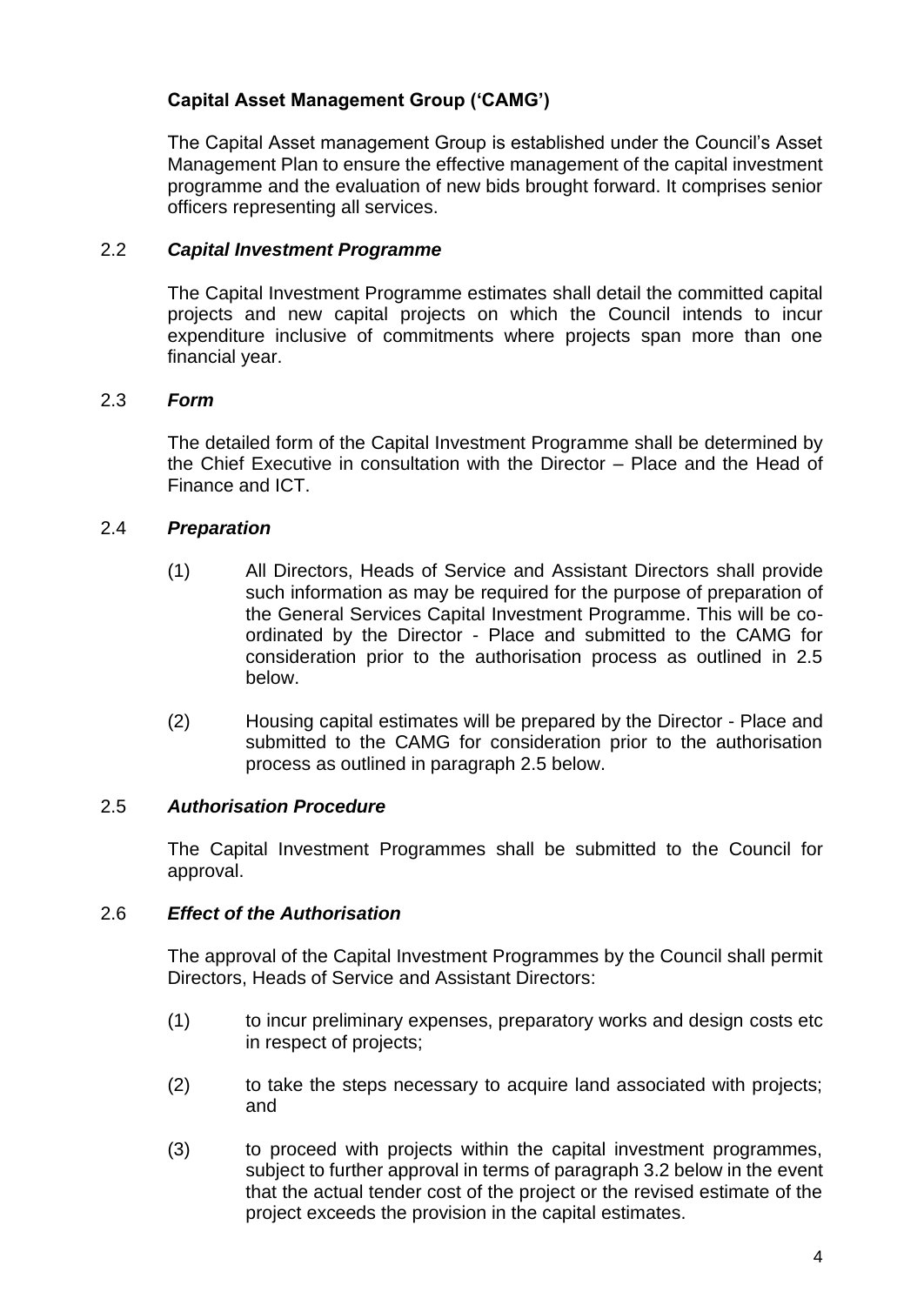# 2.7 *Delivery of Capital Projects*

All General Services Capital projects and Housing capital projects shall be delivered through the Director – Place.

# <span id="page-13-0"></span>**3. Control of Capital Expenditure**

# 3.1 *Limitation on Expenditure*

No capital expenditure shall be incurred unless:

- (1) the expenditure is provided for in the Capital Investment Programmes estimates; and
- (2) it meets the definition of capital expenditure in the CIPFA Code of Practice, which states that 'the expenditure results in the acquisition, construction, or enhancement of fixed assets (tangible and intangible) in accordance with proper practices'. Scottish Ministers may also issue guidance that it would be proper practice to capitalise specified expenditure.

# 3.2 *Budget Variance and Transfers during the Life of a Capital Project*

The CAMG is responsible for ensuring that the capital projects are delivered on time and for considering where projects may be advanced or delayed within the programme.

If, at any time following approval it becomes apparent that a capital project will be overspent or if the phased expenditure for the current year is likely to vary between years, then following consultation at either the Asset Management Sub-Group or the Housing Asset Management Sub-Group, it shall be the duty of the Director – Place to report such variation immediately to the Capital Asset Management Group (CAMG).

Budget variances across capital projects may be:

- (1) balanced by a budget transfer from another capital project providing such transfer is within the overall capital programme; or
- (2) balanced by identifying an alternative source of funding, subject to approval of the Head of Finance and ICT.

Where the variance amount involved is less than £100,000, the transfers or adjustments to funding shall be considered by the CAMG and formally approved by the Director – Place as Chair of the CAMG.

Thereafter, a report must be submitted by the Director – Place to the Cabinet highlighting the variance, and the projected level of out-turn across the programme.

Where the variance amount is in excess of £100,000 or if the phased expenditure for the current financial year is at any time expected to vary by an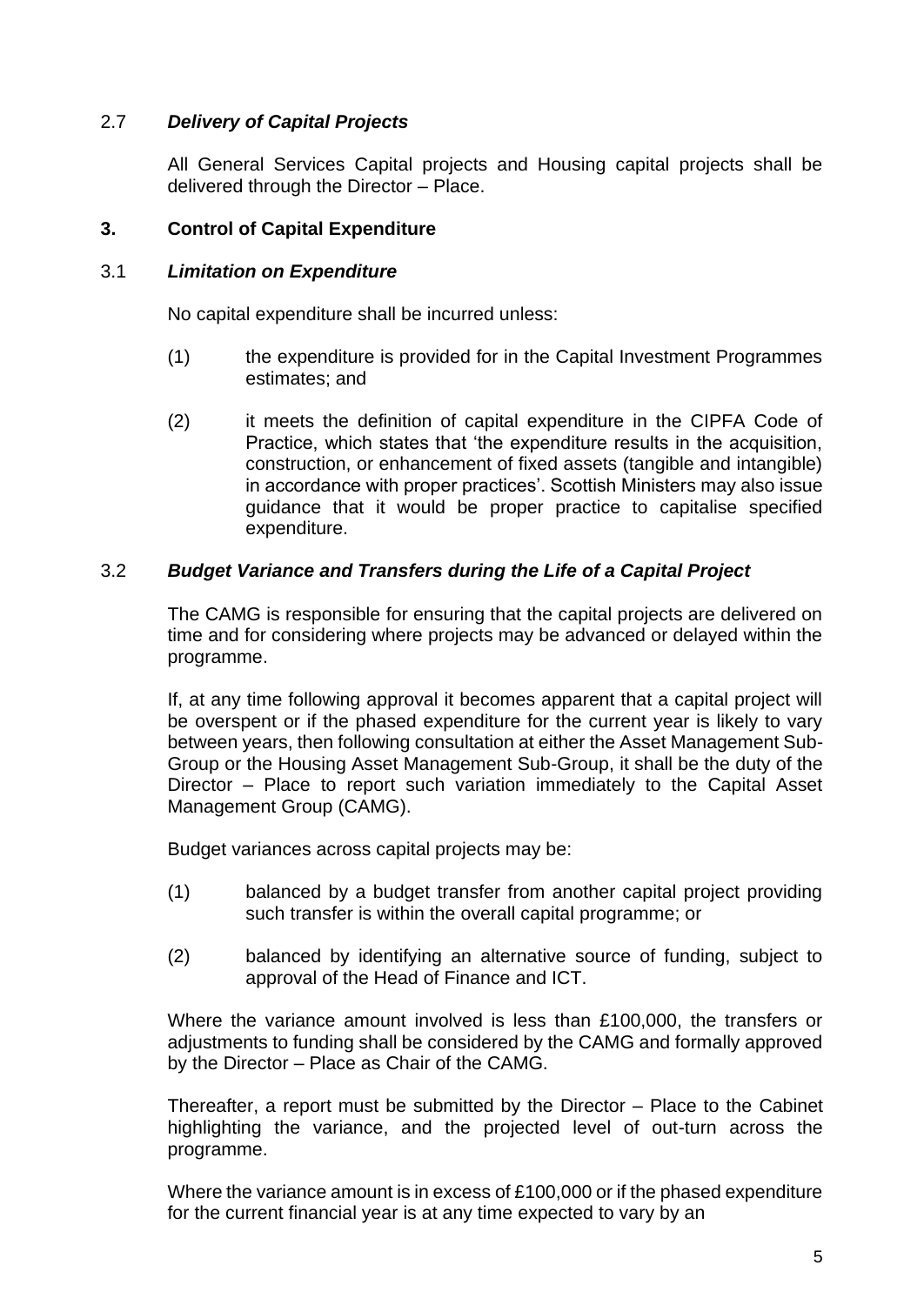amount in excess of £100,000, then approval must be sought from Cabinet:

- (1) to transfers budgets between projects;
- (2) to re-profiling budgets between years; and
- (3) to identify and seek approval of any alternative or additional funding required.

A report shall be submitted by the Director – Place to the Cabinet highlighting the reasons for the proposed variance , management action being taken and the projected level of out-turn variance across the programme and seeking Member approval.

In applying the budget transfer rules outlined above, all transfers to or from a project should be considered on a cumulative basis (both on an 'in year' and 'cross year' basis) – for example, if a transfer request is received for £90,000, and previously a budget transfer has been processed for £50,000 from/ to the same project, then that would result in a cumulative total of £140,000, and would therefore require Cabinet approval.

# 3.3 *Budgetary Control*

In consultation with the Head of Finance and ICT, the Director – Place shall provide, for General Services and for Housing capital, regular budgetary control statements to Cabinet comparing actual spend with the initial and revised capital estimates in respect of each element.

It shall be the duty of the Director – Place, for General Services and for Housing, to ensure that the provision in the capital estimates is not exceeded, and that the expenditure conforms to the requirements of these regulations.

# <span id="page-14-0"></span>**4. Revenue Estimates**

# 4.1 *Information*

Each Director and Head of Service shall provide the Head of Finance and ICT with such details as may be required for the purposes of preparing the revenue estimates.

# 4.2 *Guidelines*

After consultation with the Chief Executive and Directors, the Head of Finance and ICT shall report to the Cabinet on the strategy to be adopted prior to recommending to Council the resource levels to be allocated to each Directorate for the purpose of preparing the revenue estimates.

# 4.3 *Preparation*

The Chief Executive and each Director shall, in conjunction with the Head of Finance and ICT, prepare revenue estimates in respect of his/ her Directorate/ services in accordance with resource allocations laid down by the adopted strategy, and to a timetable set by the Head of Finance and ICT, with the approval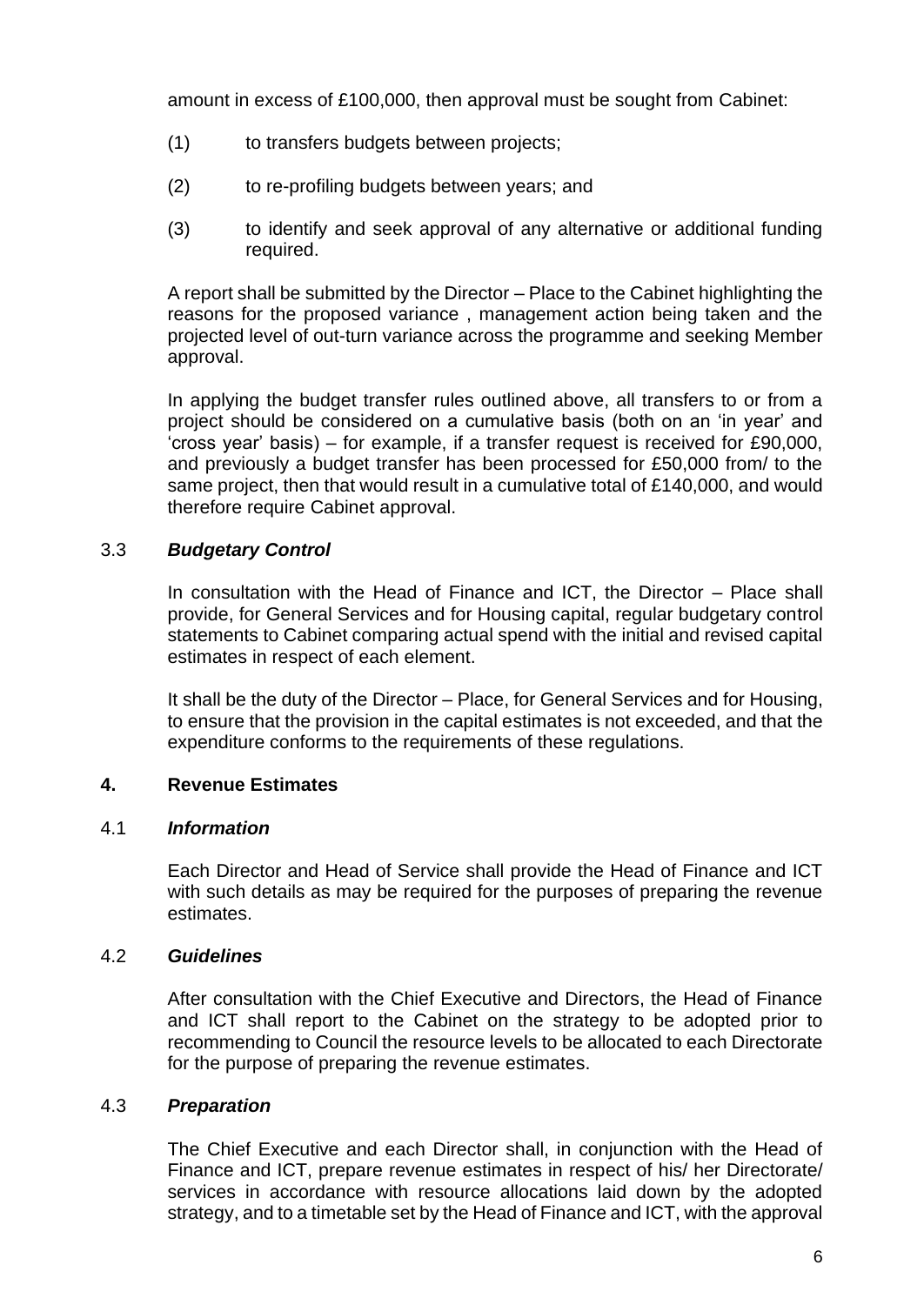of the Chief Executive.

#### 4.4 *Authorisation Procedure*

The revenue estimates for each financial year shall be submitted to the Council for approval, along with a recommendation as to the Council tax and Council house rent levels to be set (in accordance with statutory requirements).

#### 4.5 *Additional Funding Received*

Any additional funding received by the Council after approval of the revenue estimates for the year shall be notified to the Cabinet together with detailed spending proposals, subject to the transfer limits at section 5.4 below.

#### <span id="page-15-0"></span>**5. Control of Revenue Expenditure**

#### 5.1 *Need for Panel Consent*

Expenditure shall only be incurred with the approval of the Cabinet, except as authorised by the approved estimates, and in accordance with the Scheme of Delegation and the Standing Orders Relating to Contracts.

#### 5.2 *Limitation on Expenditure*

No expenditure chargeable to the revenue account shall be incurred unless it has been included in the revenue estimates, except:

- (1) where a supplementary estimate has been approved by the Cabinet or Council; or
- (2) in unanticipated situations in consultation with the Chief Executive and Head of Finance and ICT, provided that the expenditure is reported to the first available Cabinet; or
- (3) in emergency situations in terms of the Scheme of Delegation; or
- (4) as provided for by the rules on budget transfer in section 5.4 below.

# 5.3 *Budgetary Control*

It is the responsibility of the Head of Finance and ICT and the Chief Executive and Directors to furnish regular budgetary control statements to Cabinet on revenue account income and expenditure comparing actual spend with the respective estimates.

It is the responsibility of the Chief Executive, Directors, Heads of Service and Assistant Directors concerned to ensure that items of expenditure in the revenue estimates of his/ her Directorate/ services are not overspent, and that the income and expenditure of his/ her Directorate/ services conform to the requirements of these regulations.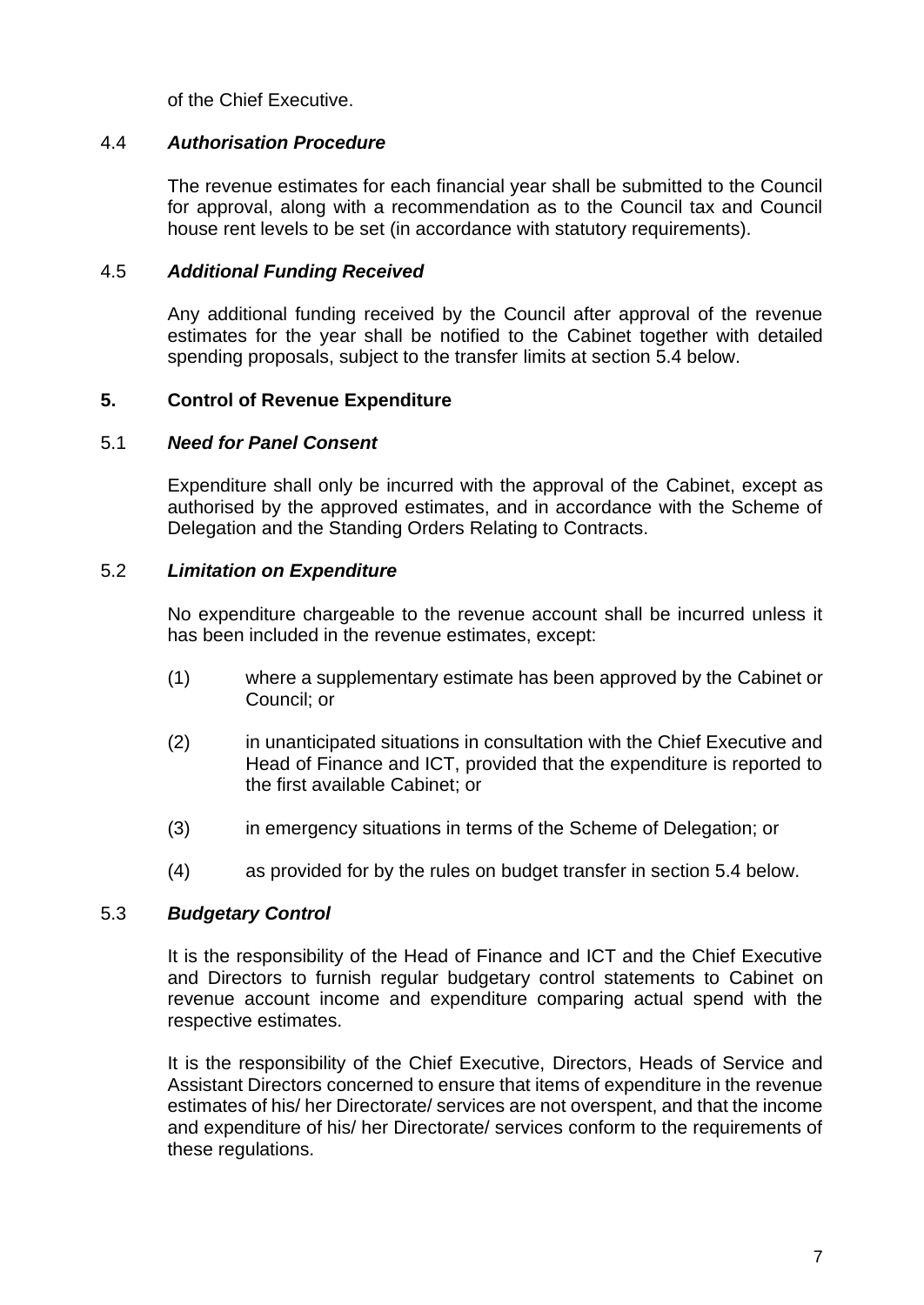The Chief Executive, Directors, Heads of Service and Assistant Directors shall also provide the Head of Finance and ICT with whatever assistance and information he/ she considers necessary in order to ensure the effectiveness of the budgetary control system.

It shall be the duty of the Head of Finance and ICT to report regularly to the Cabinet and/ or Council on the current overall financial position of the Council.

# 5.4 *Budget Transfers*

A Budget Transfer shall be permitted only in the following circumstances:

(1) A deficit under those subjective headings as defined by the CIPFA Service Reporting Code of Practice (SERCoP) and objective headings as defined by the Head of Finance and ICT and as revised from time to time as required, may be balanced by a transfer from another head of expenditure on which there is a surplus, where the deficit has arisen due to circumstances which could not have been foreseen, and the transfer does not involve a change of policy of the Council.

> Where the amount involved is £25,000 or under (Stage 1), the transfer shall be agreed between the Finance Co-ordinator and the Service Lead/ budget holder. Where the amount is between £25,000 and £50,000 (Stage 2), the transfer shall require the additional approval of the Service Lead – Corporate Accounting. Where the transfer is between £50,000 but less than £100,000 (Stage 3**)**, the transfer shall also be agreed by the Director/ Head of Service and the Head of Finance and ICT, in consultation with the Portfolio Holder. Where the amount is £100**,**000 or over (Stage 4), the transfer shall be approved by the Cabinet.

> In applying the budget transfer rules outlined above, all transfer should be considered on a cumulative basis – for example, if a transfer request is received for £22,000, and previously a budget transfer has been processed for £31,000 from/ to the same objective/ subjective heading, then that would result in a cumulative total of £53,000, and would therefore require a Stage 3 approval.

> A de-minimis of £5,000 will apply (below which no formal approval process is required) and all authorisation of budget transfers will be by e-mail, except where a decision of Cabinet is required.

- (2) Where a net saving could be achieved by overspending under one head of expenditure without changing the policy of the Council, a transfer may be made from a head of expenditure which is in surplus, provided approval as in paragraph (1) above has been obtained.
- (3) Where new external grant income is received, the limits outlined in paragraph (1) above shall apply to all monies received/due to be received, subject to section 7.9 (below).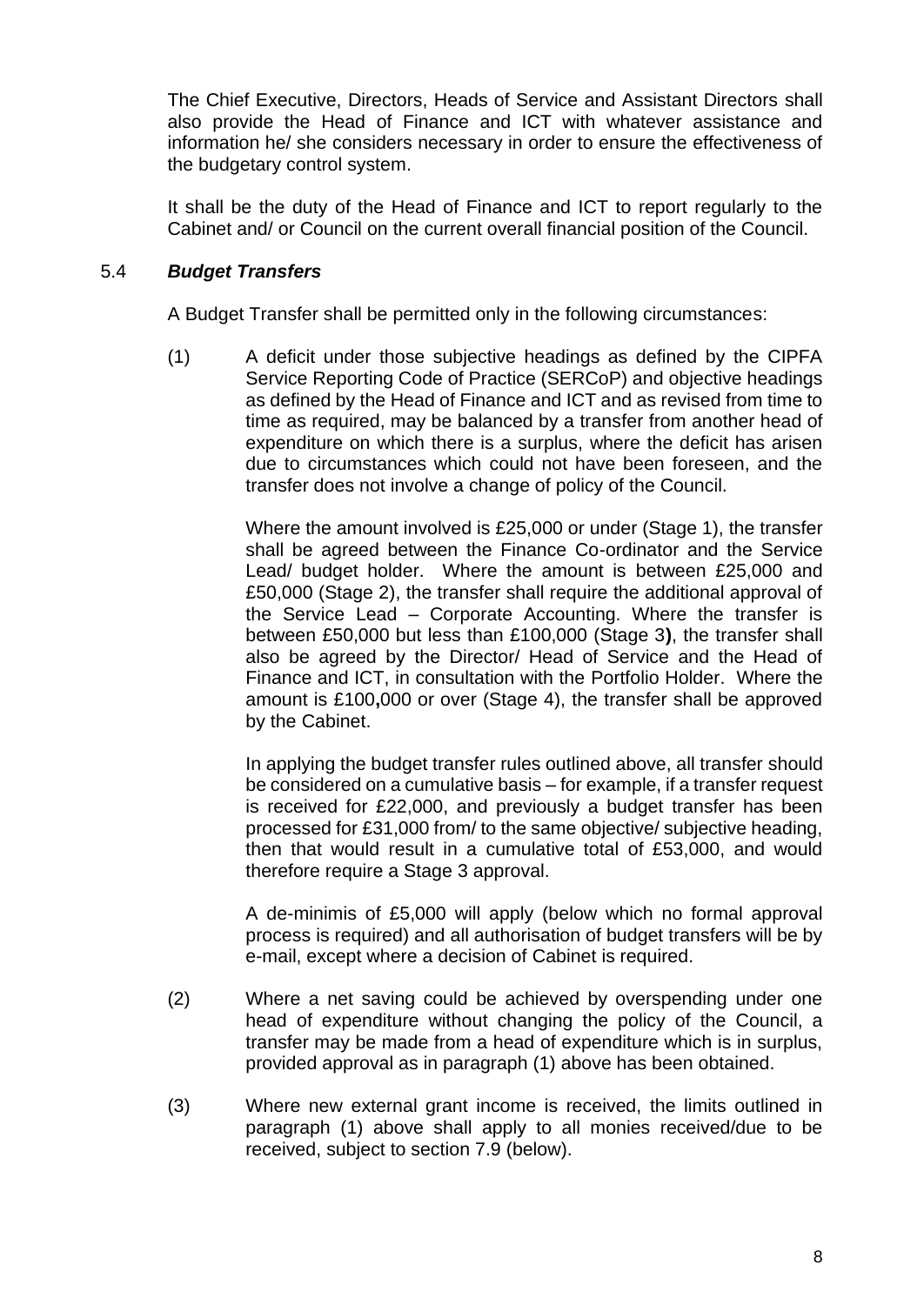(4) The rules concerning budget transfer within those service areas that fall under the Council's Devolved School Management (DSM) scheme are separately defined by the DSM policy.

Adherence to budget transfer rules is not required in the following circumstances:

- (1) where management responsibility for service delivery transfers from one Directorate or service to another;
- (2) where service responsibility transfers to the local authority from an external agency; and
- (3) where centrally-held budgets are allocated to service Directorates following approval of the annual revenue estimates – for example, payroll management target, utilities, central support.

# 5.5 *Variances*

# **A Explanation of Variance**

Where it appears that the actual amount of income or expenditure may vary materially or significantly (as defined below) from that appearing in the revenue estimates, it shall be the duty of the Chief Executive or Director concerned, in conjunction with the Head of Finance and ICT, to report to the Cabinet as soon as possible after the variance has become apparent, highlighting the reasons for the variance, management action being taken and the projected level of out-turn variance.

# **B Materiality and Significance**

Appropriate focus should be placed on variance analysis, the objective being to secure sufficient coverage of those variances that contribute most to the deviation from income and expenditure budgets rather than a comprehensive line by line analysis. By necessity, this will be a subjective professional judgment. Prescription is not advocated, as the materiality threshold for variance explanations will vary in accordance with:

- (1) reporting levels;
- (2) scale of budget; and
- (3) impact on service delivery and performance.

# 5.6 *Reports to Panels*

All reports presented to Council/ Panels must specifically identify the extent of any resource implications (Financial, Legal, Procurement and Human Resources). Reports to Panels must identify the costs and income/projected income in the current and future years, the impact on capital and revenue spending and whether or not, and exactly where, funding (including any additional funding required) is included in budget, or, if not, how and from where it is proposed that such financial resources be obtained.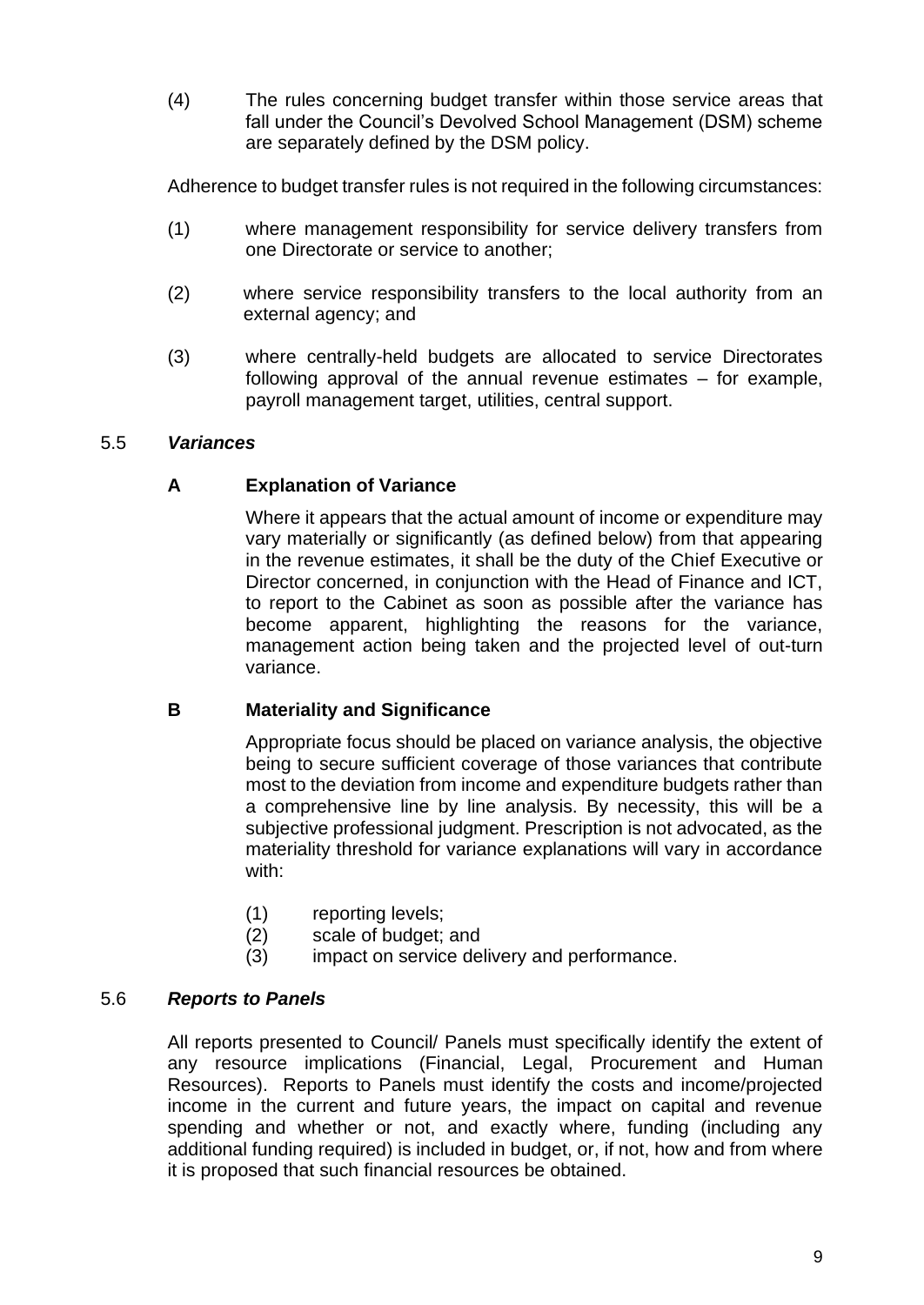The financial implications contained in reports must be agreed with the Head of Finance and ICT or his/ her representative prior to issue of the report.

# 5.7 *Use of the Contingency Fund*

# **A - Qualifying Criteria**

Where a contingency fund has been approved and included in the revenue estimates for the year, it should only be used to finance unexpected items of expenditure which it is necessary to incur, and which are outwith the level of service provided for in the approved revenue budget.

These items must be significant, and no contingency draws for sums of less than £25,000 will be considered (except in *exceptional circumstances*, and only by agreement with the Head of Finance and ICT).

All contingency draws must also be classified as either recurring or non-recurring draws. In the case of recurring draws, these will automatically be built into the base during the budget process each year.

#### **B - Access to the Fund**

Where it is proposed to submit a report to the Cabinet in which the recommendation is that a contingency draw be sought, this report must first be considered by the Executive Leadership Team.

# 5.8 *Use of the Efficiency and Improvement Fund*

In order to re-design and develop service provision to be more efficient and effective, proposals may require up-front investment in new technology, additional temporary staffing resources, the introduction of alternative work patterns or other costs to enable the Council to secure savings or maximise income in the longer term (ie 'spend-to-save' initiatives). This fund is used to provide short-term enabling funding to promote and support service redesign.

To utilise the fund where the amount requested is £50,000 or under, the request shall be considered and agreed by the Chief Executive and Directors. All requests greater than £50,000 require to be considered by the Chief Executive and Directors and thereafter submitted to the Cabinet for approval.

# 5.9 *Use of the Repair and Renewal Fund*

This fund is used to assist with abnormal repairs and maintenance to Council properties where these arise in an emergency situation and there is no mainline budget available, or where the use of the fund was planned as part of the budget process. It may also be used to facilitate asset improvement and savings/ efficiencies.

Works requiring to be undertaken and proposed to be funded by this Fund below £100,000 will require to be considered by the Capital Asset Management Group and formally approved thereafter by the Director - Place, as Chair of the CAMG. Works in excess of £100,000 will require to be considered by the Capital Asset Management Group and formally approved thereafter by the Cabinet.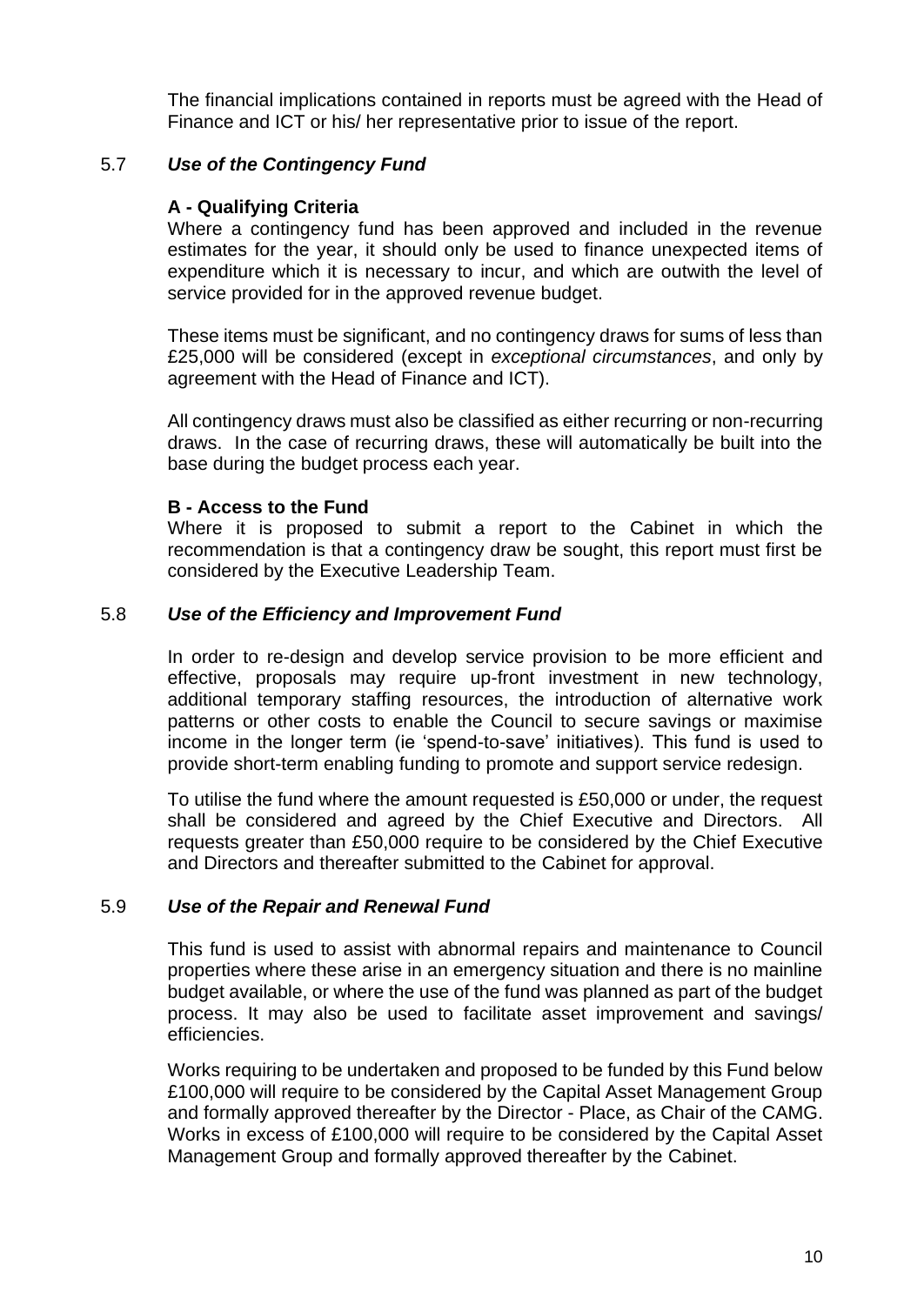# 5.10 *Use of the Workforce Change Fund*

The Workforce Change Fund is an earmarked fund within General Reserves and is used to meet the severance and other employee related costs arising from any Council's workforce service redesign measures. The level of the fund is reviewed regularly (at least annually) to ensure that the Council has sufficient funds available to support service redesign over the forthcoming period.

In order to access the fund the action being taken in releasing staff must meet the following two criteria:

- (1) be an approved council saving i.e. it appears in the Councils annual budget or is agreed as a separate Cabinet or Council paper; and
- (2) a maximum two year savings payback period will apply in all cases in relation to the cost of releasing the staff (ie - the time taken to recover the compensation costs against normal salary costs).

For example, if the cost of releasing the staff is £50,000 and the annual saving achieved is £25,000 or more then the costs of severance will effectively be paid back within the two year period. Conversely if the cost of releasing the staff is £50,000 and the saving is only £23,000 per annum then two years saving would only equate to £46,000 and therefore this criteria would not be met and any cost would have to be borne **in full** by the service rather than the workforce change fund.

No proportionate payments will be made from the fund if the two year payback criteria is only partially met, ie - if the payback period is greater than two years then the full cost will have to be borne by the service and not just the difference between the two year saving and the cost of releasing the staff.

Applying the maximum payback criteria at (2) above ensures that the Council adheres to the Scottish Government's non-legislative reform of public sector severance arrangements guidance, published in June 2019, which recommends that any severance costs be off-set by savings over a maximum 2-year payback period. This approach will ensure best value is achieved in service redesign.

# 5.11 *Use of Uncommitted General Reserves*

The use of General Reserves shall either:

- (1) form part of the approved annual revenue budget; or
- (2) be used to finance expenditure not included in the original revenue budget for that year which it is deemed appropriate to incur, and which is outwith the level of service provided for in the approved revenue budget. Any such request requires to be submitted to Cabinet for approval.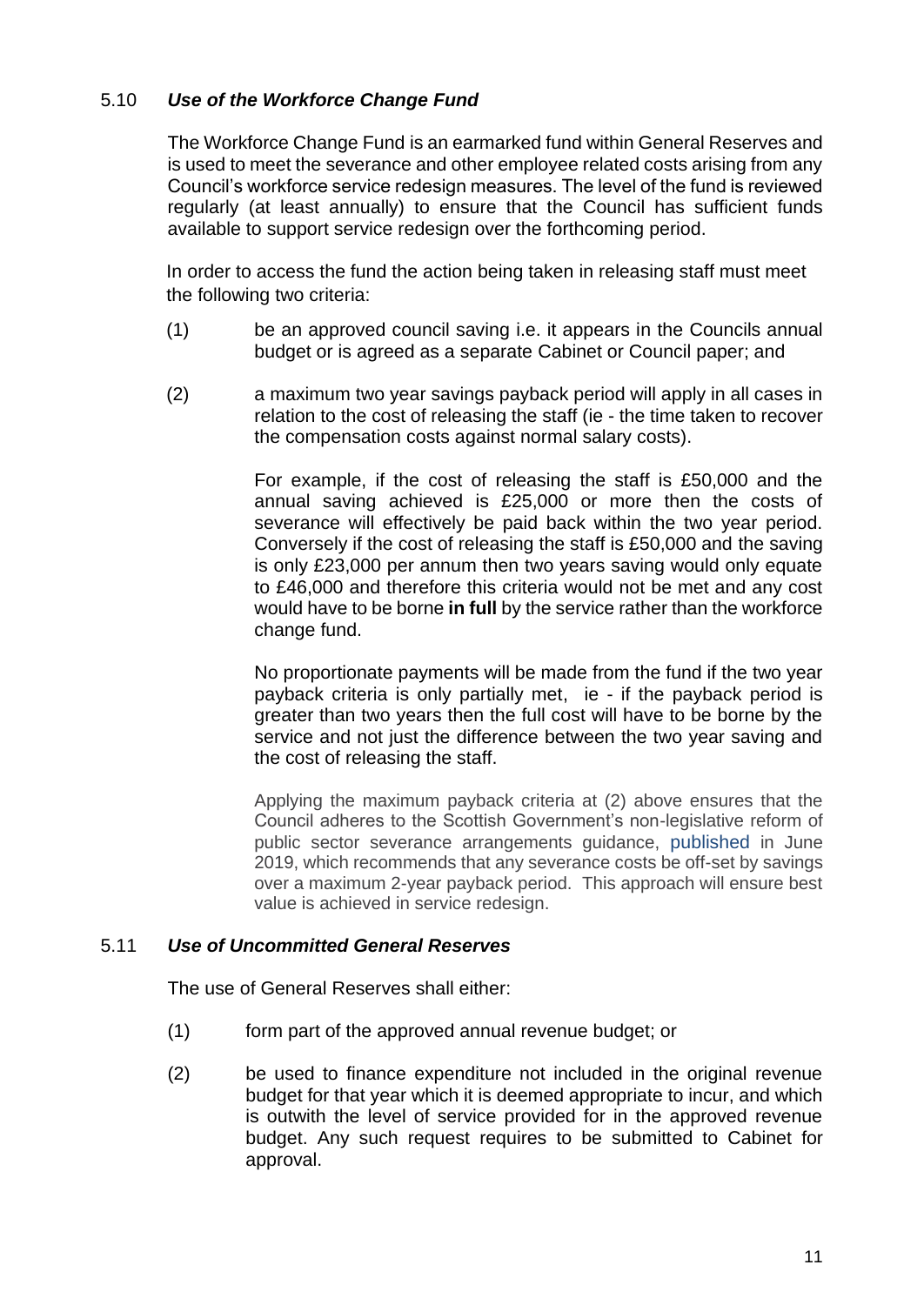# <span id="page-20-0"></span>**6. Legality of Expenditure**

6.1 It shall be the duty of Directors, Heads of Service and Assistant Directors to ensure that no expenditure is incurred unless it is within the legal powers of the Council. In cases of doubt, Directors, Heads of Service and Assistant Directors must consult the Council's Monitoring Officer or designated representative before incurring expenditure. Expenditure on new service developments, initial contributions to other organisations and responses to new emergency situations which require expenditure must be clarified as to legality prior to being incurred.

# <span id="page-20-1"></span>**7. Control of Income**

# 7.1 *Determination of Charges*

The Chief Executive and each Director, Head of Service and Assistant Director shall review the charges for goods or services provided by his/ her Directorate/ service in line with the approved Corporate Charging Policy except where the charge is fixed externally.

In order to preserve the real value of such income, increases recommended to Panels should have regard to the current rate of inflation, and should reflect the impact of any changes to the rate of value-added tax (VAT).

# 7.2 *Accounting Arrangements*

It is the responsibility of the Head of Finance and ICT to make adequate financial and accounting arrangements to ensure:

- (1) the prompt and proper recording of all income due to the Council; and
- (2) the prompt and proper collection, custody, control and remittance of all cash in all Directorates of the Council.

# 7.3 *Notification of Income to Head of Finance and ICT*

Particulars of all charges made for work done, rendered or goods supplied by the various services of the Council, and of all other amounts due to the Council shall be notified to the Head of Finance and ICT promptly in a form approved by him/ her. All accounts for income due to the Council shall be raised and issued in a timely manner by, or under arrangements approved by, the Head of Finance and ICT.

# 7.4 *Write-offs*

Sums due to the Council shall not be written off except with the approval of the Cabinet, or by the Head of Finance and ICT or any person or persons authorised by him/ her in exercise of delegated powers.

Write-offs shall be permitted only after all appropriate avenues of recovery have been exhausted.

Where the amount involved is £10,000 or under, approval by the Head of Finance and ICT or any person or persons authorised by him/ her is required.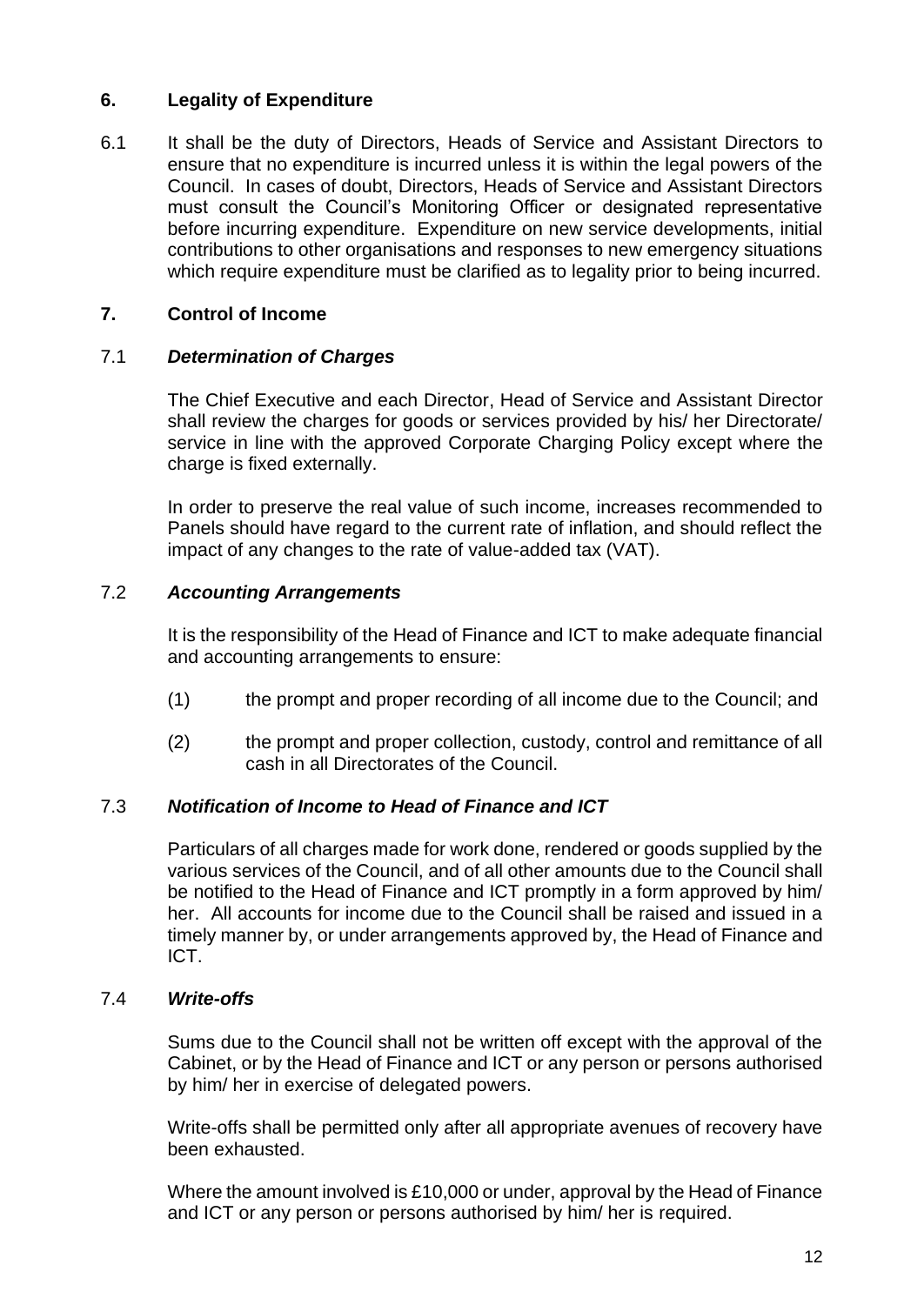Where the amount involved is greater than £10,000, this requires to be approved by the Cabinet, on request from the relevant Director, Head of Service or Assistant Director for the service to which the debt relates.

On occasion a debt previously written off may subsequently be recovered. In such instances, the amount previously written off will require to be reversed within the appropriate system.

Arrangements for the reversal of previously written off sums shall be approved by the Head of Finance and ICT or any person or persons authorised by him/ her.

# 7.5 *Treatment of Monies Collected*

All monies received on behalf of the Council in any Directorate or service shall be recorded and deposited immediately with the Head of Finance and ICT or the Council's bankers in accordance with arrangements made with the Head of Finance and ICT. No deduction may be made from such money unless considered necessary for operational purposes and having been agreed in advance with the Head of Finance and ICT. Cash discount will not be offered to any debtor.

The Council must obtain identification of counter-parties at the commencement of a business relationship where there is potential for transactions to be conducted in cash amounts in excess of £10,000. Identification must also be sought for any one-off cash transactions in excess of £10,000 and notified to the Treasury Manager on behalf of the Head of Finance and ICT in accordance with Money Laundering Regulations adopted by the Council in 2005.

Heads of Service are responsible for ensuring adequate custody and control of all cash held within their Service. Cash held should not exceed the maximum limits for cash holdings agreed with the Head of Finance and ICT.

# 7.6 *Controlled Stationery*

All official controlled stationery, such as cheques, account receivable accounts and receipts for the disbursement and collection of monies, shall be in a form approved by the Head of Finance and ICT, and shall be ordered, controlled and issued to Directorates/ services by him/ her or under arrangements agreed by him/ her.

# 7.7 *Personal Cheques*

Personal cheques shall not be cashed out of the monies held on behalf of the Council.

# 7.8 *Transfers of Cash, Cheques, etc*

All transfers of cash and cheques from one member of staff to another shall be evidenced by the signatures of both officers.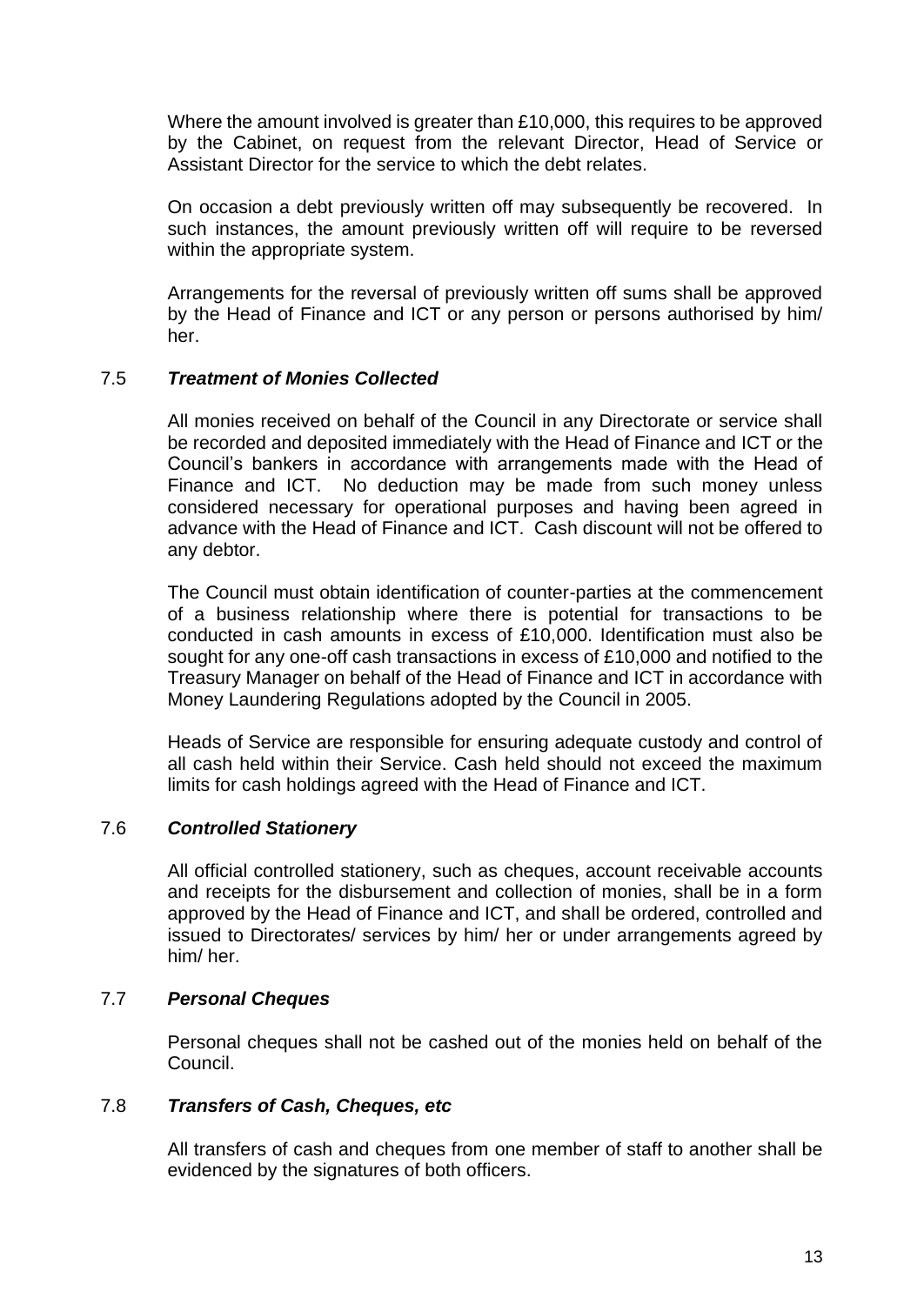# 7.9 *Grant Income*

All grant applications/ offers/ claims shall be approved by the Head of Finance and ICT or his/ her representative following consultation with the Head of Regulatory Services in appropriate cases, prior to submission to the appropriate body. The Head of Finance and ICT or his/ her representative shall be advised on a timely basis of all relevant information necessary for him/ her to submit, accept or certify applications for grants due to the Council. All grants are to be paid direct to the Council.

Approval limits are as follows:

- (1) where the grant award is £25,000 or under, approval of the appropriate Finance Co-ordinator or Service Lead - Corporate Accounting or Head of Finance and ICT is required;
- (2) where the grant award is over £25,000 and below £50,000, approval of the **Service Lead -** Corporate Accounting or Head of Finance and ICT is required; and
- (3) where the grant award is £50,000 and above, approval of the Head of Finance and ICT is required.

All new grant income received beyond that identified and approved as part of the annual revenue and capital estimates shall be notified to the Cabinet in a timely manner and be treated in accordance with the transfer rules identified in section 5.4 above. To this end, applicants must submit a proposed funding allocation (coded by cost centre and heads of expenditure) for approval with the grant application.

# 7.10 *Contract Rebates (Cash)*

Where goods and services are procured through an agreed contract, a cash rebate may be received as part of the contractual arrangements.

Where a cash rebate is received by a Directorate/ service with conditions attached in relation to how it can be spent, then the rebate should be treated as follows:

- (1) where the rebate is £20,000 or under, approval of the appropriate Finance Co-ordinator or Service Lead - Corporate Accounting or Head of Finance and ICT is required before the Directorate/ service spend can be incurred;
- (2) where the rebate is over £20,000 and below £50,000, approval of the Service Lead - Corporate Accounting or Head of Finance and ICT is required before the Directorate/ service spend can be incurred; and
- (3) where the rebate is £50,000 and above, approval of the Head of Finance and ICT is required before the Directorate/ service can incur spend.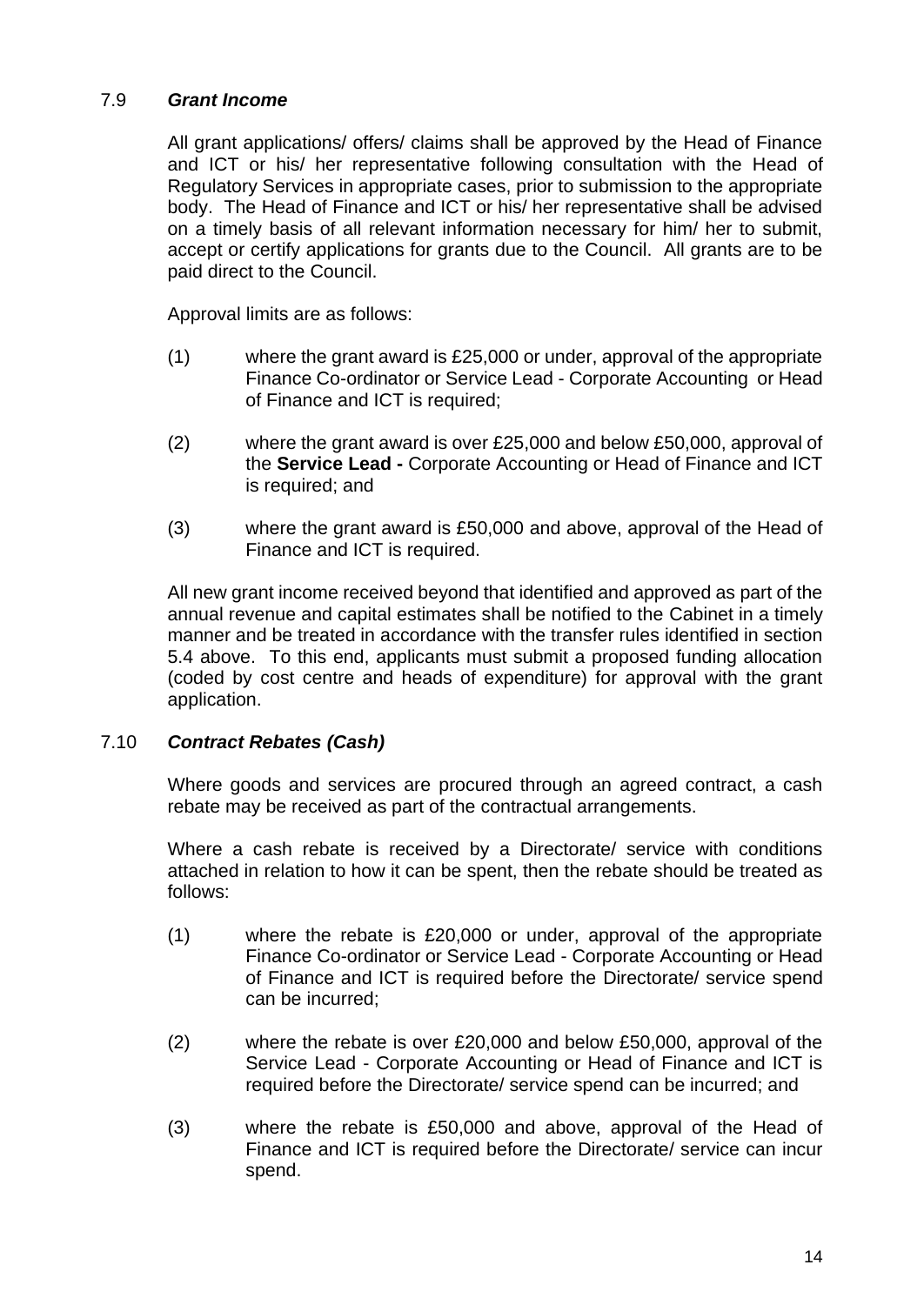In each case the rebate may only be spent strictly in accordance with the conditions attaching and for the specified purposes.

Where a cash rebate is received without any conditions attached in relation to how it can be spent, then the rebate shall be allocated to the Council's general procurement savings target.

# <span id="page-23-0"></span>**8. Treasury Management**

#### 8.1 *Treasury Management Statement and Practices*

The Council has adopted the key recommendations of CIPFA's 'Treasury Management in the Public Services: Code of Practice' (the Code), as described in Section 5 of that Code. Accordingly the Council has created and maintained as the cornerstones of effective treasury management:

- (1) a treasury management policy statement, stating the policies, objectives and approach to risk management of its treasury management activities; and
- (2) suitable treasury management practices setting out the manner in which the Council will seek to achieve treasury management policies and objectives, and prescribing how it will manage and control treasury management activities.

The Council will receive reports for approval on its treasury management policies and activities, including, as a minimum:

- (1) an annual strategy and plan in advance of each financial year;
- (2) a mid-year review; and
- (3) an annual report in the form prescribed in the Council's treasury management practices not later than 30 September of the succeeding financial year on the activities of the treasury management operation, and on the exercise of treasury management powers delegated to him/ her.

The Council has delegated responsibility for aspects of treasury management function as follows:

- (1) the Head of Finance and ICT has responsibility for the execution and administration of treasury management decisions, who will act in accordance with the Council's approved policy statement and treasury management practices;
- (2) the Head of Finance and ICT has responsibility for approving the treasury management practices and any amendment thereafter; and
- (3) the Audit and Governance Panel will be responsible for ensuring effective scrutiny of treasury management strategy and policies. The annual strategy, mid-year review and annual report will be considered by the Audit and Governance Panel before submission to Cabinet.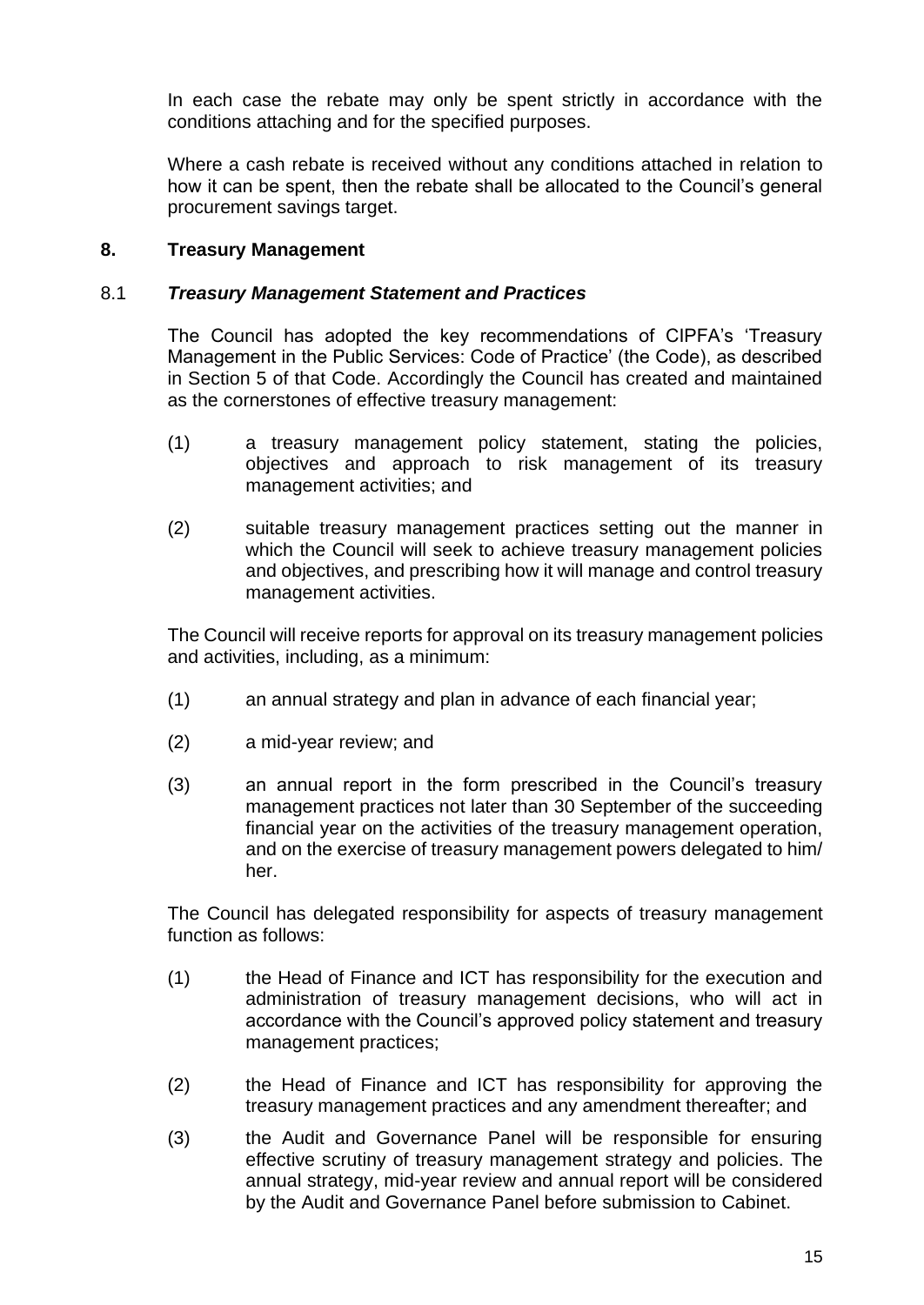All money in the possession of the Council shall be aggregated for the purposes of treasury management, and shall be under the control of the Head of Finance and ICT.

All executive decisions on borrowing, investment or financing shall be delegated to the Head of Finance and ICT, or, through him/ her, to his/ her staff, who shall all be required to act in accordance with the Code, the Treasury Strategy Statement and the agreed Treasury Management Practices.

# 8.2 *Borrowing Arrangements*

All borrowing arrangements of the Council for the purpose of its functions shall be made by the Head of Finance and ICT, and the arrangements made shall be reported to the Audit and Governance Panel (in line with the Council's Treasury Management Policy).

# 8.3 *Borrowings to be in Name of the Council*

All borrowings on behalf of the Council shall, unless they are for the purposes of any trust under any deed of trust or other document, be effected in the name of the Council. The Head of Finance and ICT or other employees authorised by the Head of Finance and ICT are authorised to sign all loan documents, unless:

- (1) statute or other legal requirements provide that other signatures are required; or
- (2) alternative arrangements have been approved by the Cabinet.

# 8.4 *Registrar of Stocks, Bonds and Mortgages*

The Head of Finance and ICT shall be the registrar of stocks, bonds and mortgages, and shall maintain records of all borrowing of money by the Council, except where another registrar has been appointed by the Council, when the Head of Finance and ICT shall maintain records of the total sums borrowed.

# 8.5 *Leasing*

With the exception of heritable property, and subject to the Standing Orders Relating to Contracts and the Scheme of Delegation, no leasing of equipment or capital assets extending beyond one financial year should be undertaken on behalf of the Council without prior approval of the Head of Finance and ICT.

# <span id="page-24-0"></span>**9. Banking and Control of Cheques**

# 9.1 *Arrangements with Bankers*

All arrangements with the Council's bankers concerning the Council's bank accounts and the issue of cheques shall be made by the Head of Finance and ICT.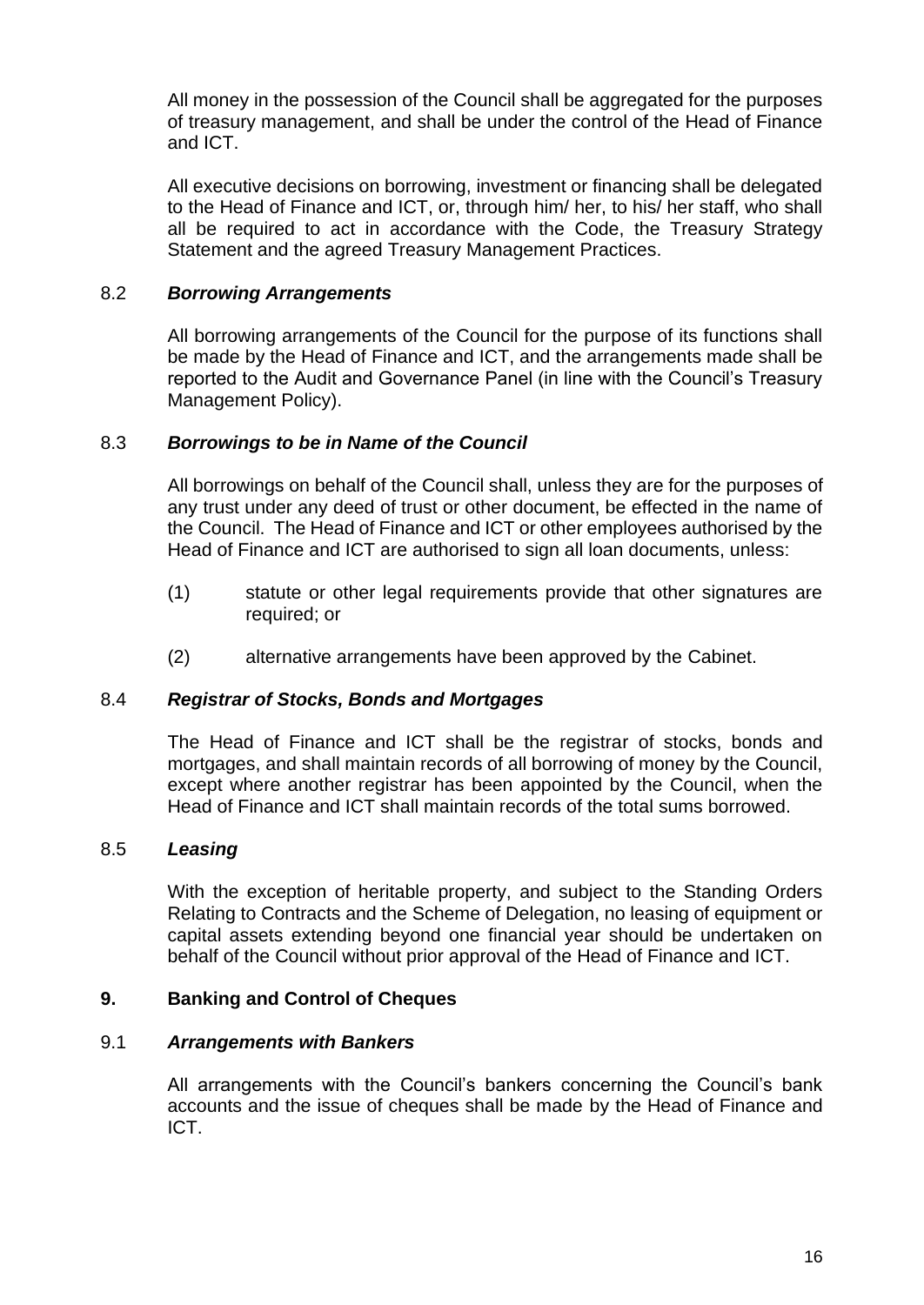# 9.2 *Opening and Closing of Bank Accounts*

Official bank accounts bearing the Council's name shall only be opened or closed by the Head of Finance and ICT.

#### 9.3 *Payments into Bank*

All monies received shall be paid into the Council's bank accounts daily, or at such other intervals as may be approved by the Head of Finance and ICT.

#### 9.4 *Cheque Control*

All arrangements for the ordering, controlling and signing of cheques on behalf of the Council shall be made by the Head of Finance and ICT.

#### <span id="page-25-0"></span>**10. Credit Cards**

#### 10.1 *Scope*

The Council shall use a Corporate Credit Card facility provided by its bankers. The purpose of this account is to provide individual Chief Officers and Directorates a credit card payment facility for ad-hoc expenditure and expenses.

#### 10.2 *Approval to Use*

The Head of Finance and ICT has responsibility for approving the issue of credit cards to individual Chief Officers and Directorates.

Individual credit cards shall be issued in the name of the individual officer, and cannot be issued in the generic name of the Council.

All credit cards bearing the Council's name shall only be opened or closed by the Head of Finance and ICT.

# 10.3 *Credit Limits*

Overall credit limits will be negotiated with the Council's bank. The Head of Finance and ICT shall approve the allocation of individual credit limits for each card user in line with requirements and projected spend. These credit limits will be periodically reviewed and revised where appropriate.

Requests for credit card increases will be made in the first instance to the Treasury Manager and any revision approved by the Head of Finance and ICT.

# 10.4 *Authorisation*

All Chief Officers holding an individual card or responsible for a Directorate card shall be responsible for ensuring that appropriate authorisation is obtained, adequate records and receipts are kept and provide information to the Head of Finance and ICT regularly, in line with approved procedures,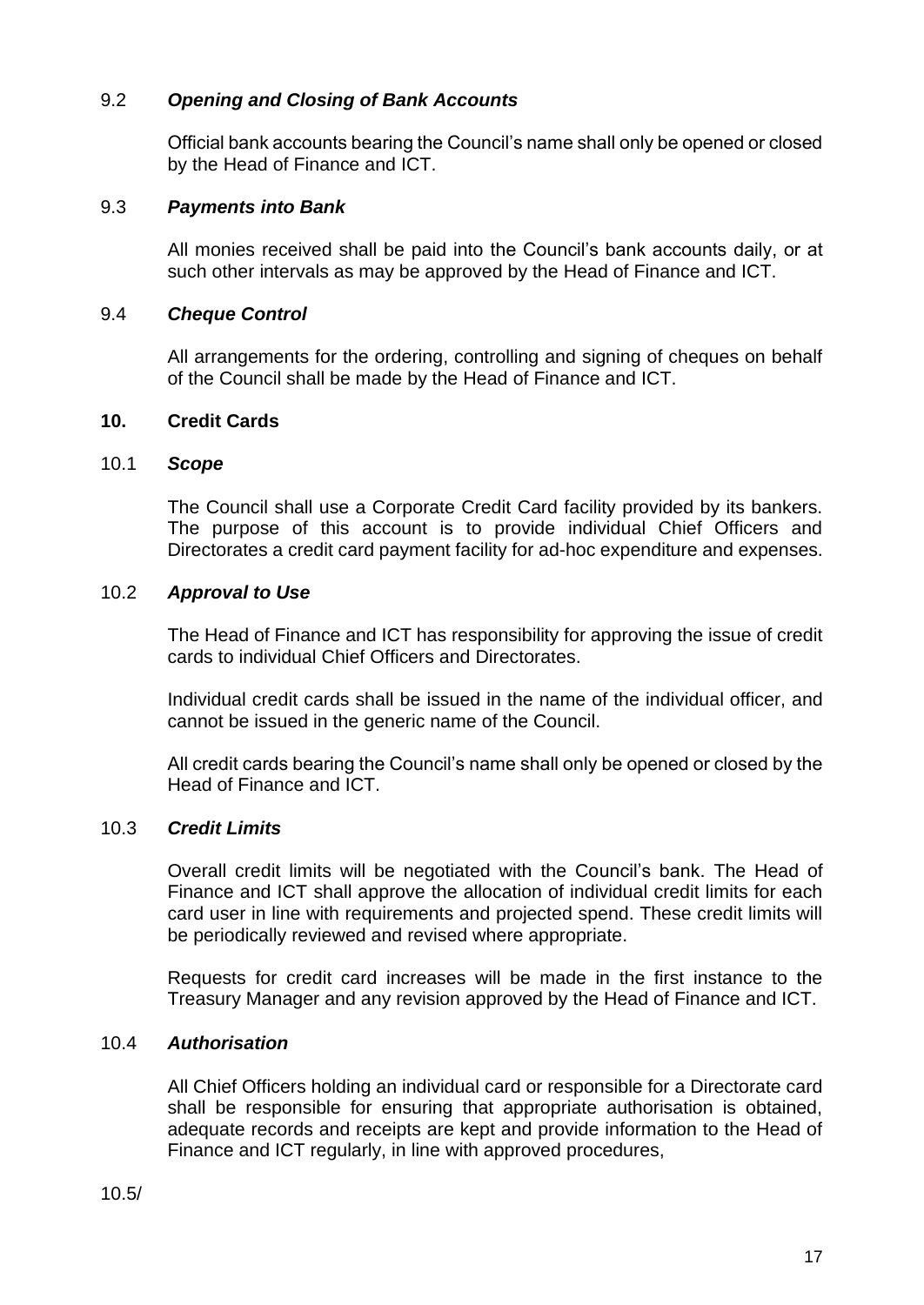# 10.5 *Accounting Arrangements*

The Head of Finance and ICT shall arrange for all necessary charges to be allocated to Directorates timeously in line with approved procedures.

# <span id="page-26-0"></span>**11. Purchasing Cards**

# 11.1 *Scope*

The Council does not currently operate a purchasing card facility. Any new purchasing card scheme introduced will bear the Council's name and shall only be opened or closed by the Head of Finance and ICT.

# <span id="page-26-1"></span>**12. Investments and Trust Funds**

#### 12.1 *Investments*

- (1) Council funds shall be invested in accordance with the treasury management policies of the Council, and shall be held in the name of the Council.
- (2) All trust funds shall, whenever possible, be held in the name of the Council.
- (3) The sale of investments, unless otherwise provided for in a trust deed or other document, shall require the prior approval of the Cabinet.

# 12.2 *Deposit of Trust Securities*

All officers acting as trustees by virtue of their official position shall deposit all securities, bank books and documents (other than title deeds to heritable property) and articles of value relating to any trust with the Head of Finance and ICT unless the relevant trust deed otherwise provides.

# 12.3 *Control of Charitable Funds*

The Head of Finance and ICT shall ensure the proper and safe custody and control of all charitable funds held by the Council, and that all expenditure is in accordance with the conditions of the fund and in accordance with regulations laid down by the Office of the Scottish Charity Regulator (OSCR).

# <span id="page-26-2"></span>**13. Stores, Inventories and Costing**

# 13.1 *Costing System and Stores Control*

Arrangements made by the Directors, Heads of Service and Assistant Directors for costing systems and stock and stores control shall be subject to the approval of the Head of Finance and ICT.

13.2/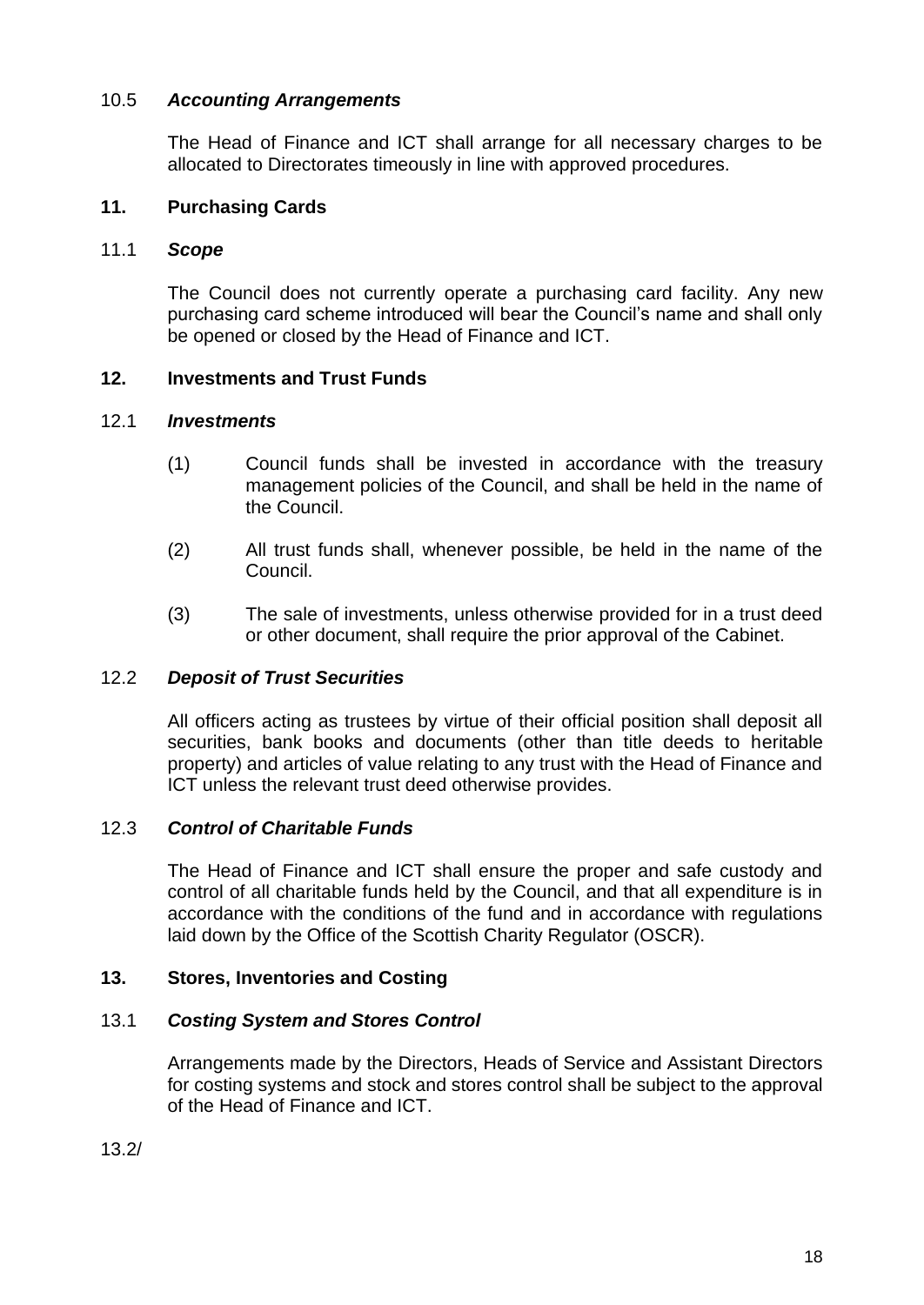# 13.2 *Custody of Stores and Stocktaking*

The care, custody and level of stores and equipment in any Directorate or service shall be the responsibility of the appropriate Director, Head of Service or Assistant Director, who will ensure that:

- (1) stocktaking is carried out at regular intervals as agreed by the Head of Finance and ICT;
- (2) all obsolete or excess stock or scrap material is identified and disposed of in an appropriate manner and in accordance with industry disposal standards, where applicable; and
- (3) any obsolete, excess or scrap material disposed of should be written off in accordance with established year –end accounting procedures.

# 13.3 *Write-offs or Surpluses of Stores*

Each Director and Head of Service shall report annually, in accordance with the year-end accounting procedures, to the Head of Finance and ICT the total values of write-offs and surpluses of stock, the net effect of these adjustments on the book value of consumable stores under his/ her control and a brief explanation of the reasons for these differences.

# 13.4 *Inventories*

Every Directorate and service of the Council shall maintain full and accurate inventory records in a form approved by the Head of Finance and ICT. The Head of Finance and ICT shall be responsible for issuing instructions on inventory procedures and record-keeping.

# 13.5 *Use of Equipment and Stores*

The Council's property shall not be removed other than in the course of the Council's normal business or used other than for the Council's purposes without the specific approval of the Director, Head of Service or Assistant Director concerned.

# <span id="page-27-0"></span>**14. Procurement of Goods and Services and Payment of Accounts**

# 14.1 *Method of Payment*

Apart from petty cash and other payments from imprest accounts, the preferred method of payment of money due from the Council shall be by BACS. Payment of money due by any other method must be approved by the Head of Finance and ICT or any person or persons authorised by him/ her.

# 14.2 *Official Orders*

Except for petty cash purchases, supplies of public utility services and periodic payments such as rent and rates, all goods, materials or services supplied to or work executed for the Council shall be ordered by means of an electronic order through the corporate financial management system, and acceptances shall be by officers authorised by the Director, Head of Service or Assistant Director of the ordering Directorate/ service.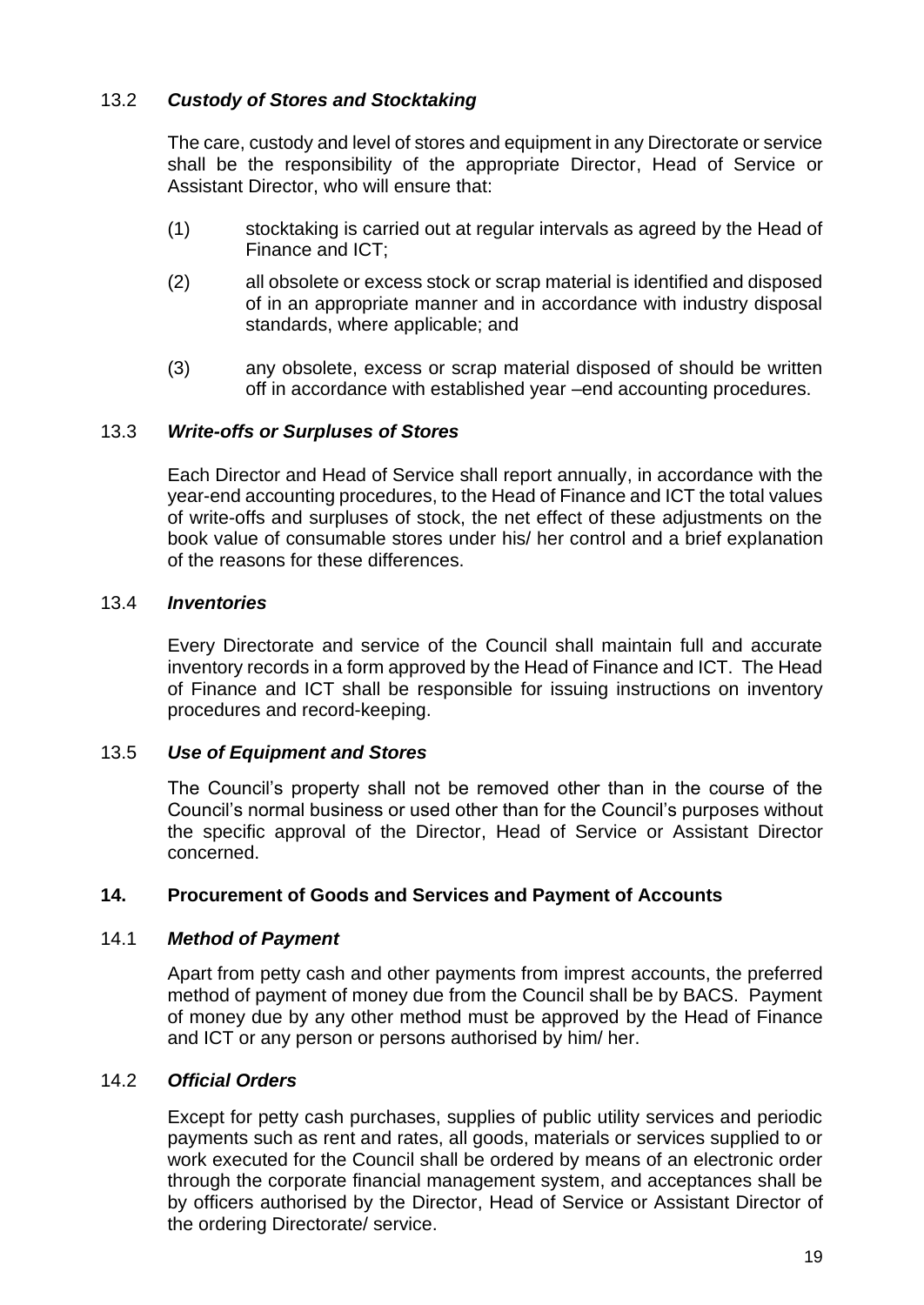Authorisation of orders must be by an authorised officer in accordance with the privileges set in the corporate financial management system, i-Procurement.

The authorisation rights as determined by the Director, Head of Service or Assistant Director of the ordering Directorate/ service should be reviewed on a regular basis, at least annually.

#### 14.3 *Procurement*

All procurement of goods, materials, services and works must be carried out in full compliance with approved Standing Orders Relating to Contracts.

# 14.4 *Check on Goods, Materials and Services Received*

It shall be the duty of the Director, Head of Service or Assistant Director of each Directorate/ service which places an order to ensure that all goods, materials services and works received following the placing of orders by him/ her or any person or persons authorised by him/ her are as ordered in respect of price, quantity and quality, and duly recorded in the corporate financial management system.

Where goods have been ordered using the corporate financial management system, i-Procurement, the receipt of goods shall be recorded against the appropriate order on the system.

#### 14.5 *Creditor Status*

It shall be the duty of Service Leads to authorise all new supplier requests and to provide the following information to the Central Accounts Payables team for input to Oracle payment systems:

- (1) Tax status for CIS purposes;
- (2) VAT status whether registered or non-registered, if registered provide VAT registration number; and
- (3) employment status of the supplier.

# 14.6 *Certification of Payment*

The i-Procurement system has controls in place to ensure that only authorised officers (as approved by their Director, Head of Service or Assistant Director) can approve orders and invoices. The i-procurement system will not allow payment to be made unless the goods are recorded as being received and the invoice value agrees with the order. Where any variances are identified between the order, receipt and invoice, this requires additional approval from the requester/approver to ensure a 3-way match prior to payment being made. No payment shall be made unless certified by an authorised officer.

The Director, Head of Service or Assistant Director of each Directorate/ service which incurs expenditure shall arrange for the certification in accordance with the systems processes by an officer of his/ her Directorate/ service that all payments comply with the following: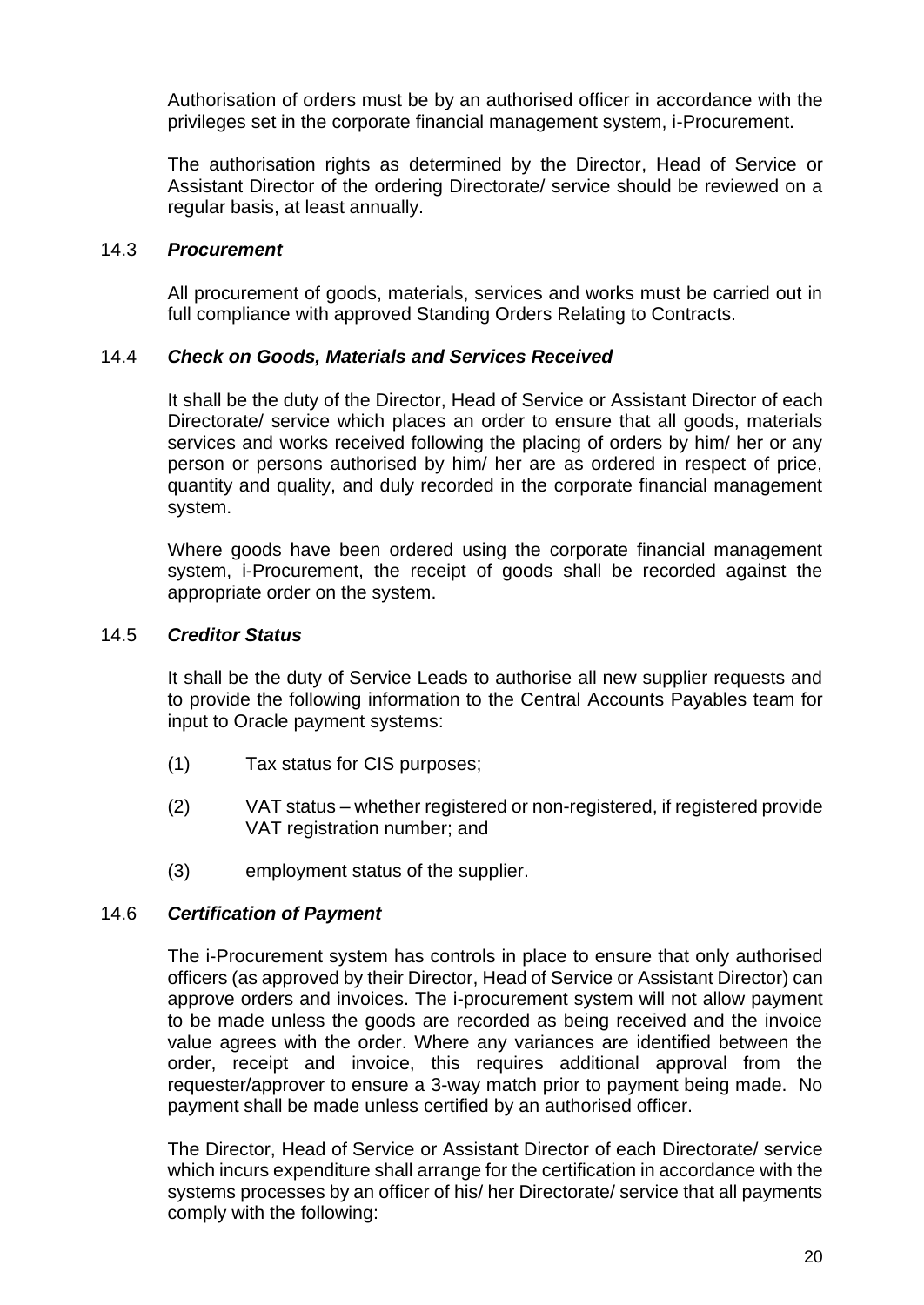- (1) the expenditure is on items or services which it is within the Council's legal powers to incur;
- (2) the goods, materials, services or work to which the account relates have been received or carried out as the case may be, and have been examined and approved, and are in accordance with the order;
- (3) the prices, extensions, calculations, trade discounts, other allowances, credits and tax are correct;
- (4) the relevant expenditure has been properly incurred, and is within the relevant estimate provision;
- (5) appropriate entries have been made in inventories, stores records or stock records, as required; and
- (6) the expenditure is charged against the relevant account.

The certification must be by an authorised officer in accordance with the privileges set in the corporate financial management system.

#### 14.7 *Direct Electronic Bank Payments*

All payment for goods and services shall be made using the approval process described in 14.1 to 14.6 above except In certain circumstances where a bank transfer (ie - direct payments from the Council's bank account to a third party) is permissible, as follows:

- (1) legal settlement for capital purchase transactions; and
- (2) in emergency situations.

In both circumstances the authorisation of the Head of Finance and ICT or any person or persons authorised by him/ her Is required. The request for a direct electronic payment must be supported by appropriate justification and documentation.

#### 14.8 *Payments in Advance*

Payments shall not be made in advance of receipt of goods and services except in the following circumstances;

- (1) where the service provider's non-negotiable terms and conditions require payment in advance;
- (2) in urgent or emergency situations; or
- (3) where the likelihood of default is considered an acceptable or immaterial level of risk.

For payments up to £500, approval is required in advance of payment from the appropriate Service Lead. For payments between £501 and £5,000, approval is required in advance of payment from the appropriate Service Lead and Finance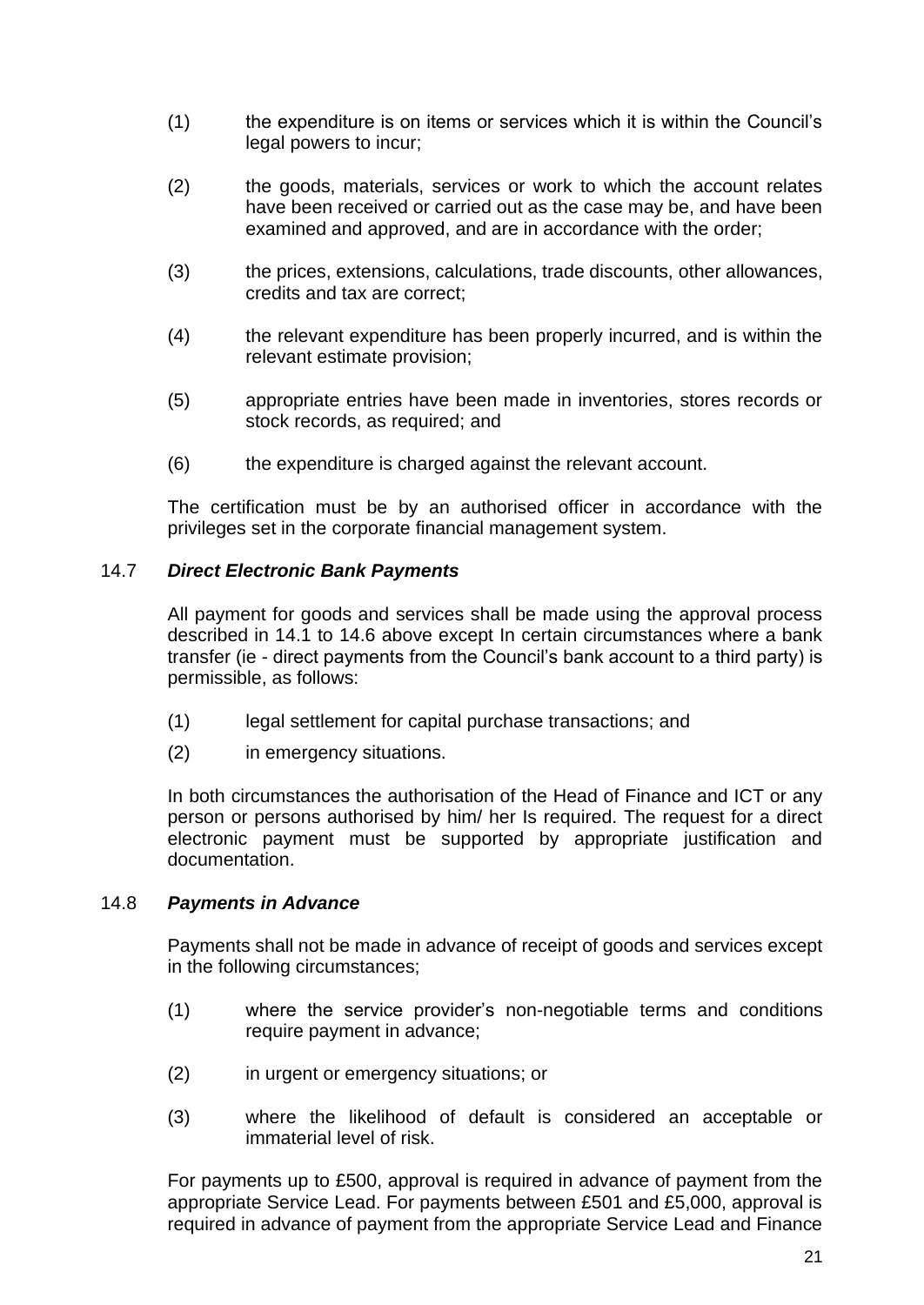Team Co-ordinator. For all other payments above this level, approval is required in advance of payment from the appropriate Director/ Head of Service and the Head of Finance and ICT.

For grants awarded to external organisations, the grant should only be paid in advance (either wholly or partially) if it is in accordance with the Council's agreed terms and conditions for the award.

# 14.9 *Duplicate Invoices, etc*

Payment shall not be made on duplicate or photocopy invoices unless the Director, Head of Service or Assistant Director or other authorised officer certifies in writing that the amounts have not been previously passed for payment.

# <span id="page-30-0"></span>**15. Accounting**

# 15.1 *Accounting Procedures and Records*

All accounting procedures and records of the Council shall be determined by the Head of Finance and ICT, and all accounts and accounting records of the Council shall be compiled by the Head of Finance and ICT or under his/ her direction.

# 15.2 *Internal Check*

The following principles shall be observed in the allocation of duties:

- (1) procedures to be followed regarding the calculation, checking and recording of sums due by or to the Council should be arranged in such a way that, wherever possible, the work of one person is proven independently, or is complementary to the work of another, and these operations shall be separated from the duty of collecting or disbursing such sums; and
- (2) officers charged with the duty of examining and checking the accounts of cash transactions shall not themselves be engaged in any of these transactions.

# 15.3 *'Year End' Accounting Returns*

Each Director and Head of Service shall, at dates to be specified by the Head of Finance and ICT, submit to him/ her:

- (1) a copy of the certified stock list for his/ her Directorate/ service as at the end of the financial year (or date in lieu thereof as laid down by the Head of Finance and ICT) together with any reports referred to in sections 13.2 and 13.3 above;
- (2) a certificate confirming that inventories of all moveable furniture, equipment, plant and other items are kept on a continuous basis in all locations under his/ her control; and
- (3) any other information necessary to close the Council's accounts.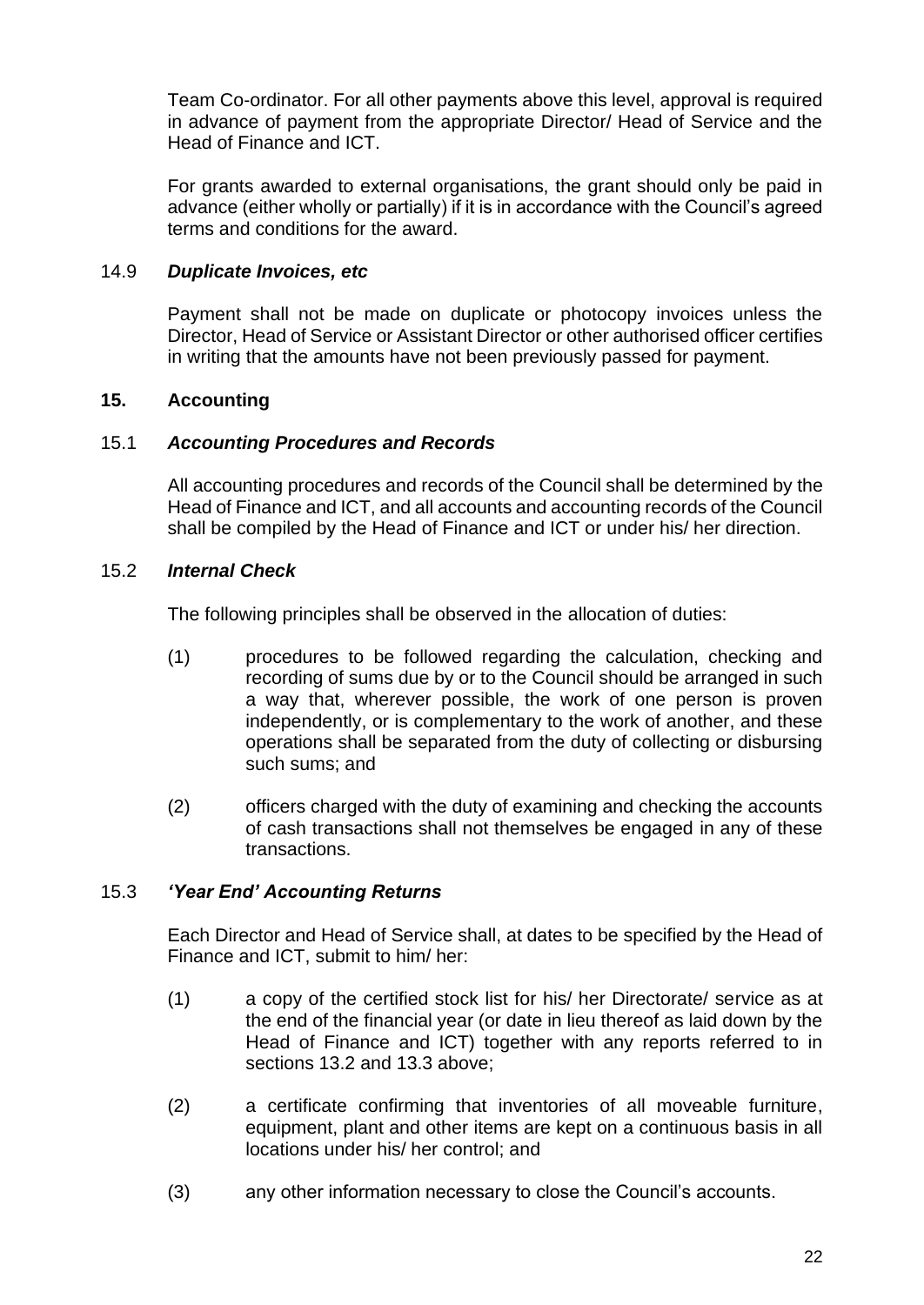# <span id="page-31-0"></span>**16. Surplus or Deficit on Property Maintenance Service**

# 16.1 *Background*

The Council's Property Maintenance Service does not operate as a statutory trading account. As such, its annual budget is prepared on the basis that work will be recharged on the basis of cost, in order for it to achieve a break-even position at the end of each financial year. In practice, actual expenditure and income may vary from budget, resulting in a surplus or deficit at the year-end.

# 16.2 *Treatment of Surplus or Deficit*

In recognition of Scottish Government Guidance on the operation of the Housing Revenue Account (HRA) a mechanism to facilitate the reimbursement to HRA of the appropriate proportion of Property Maintenance year-end surpluses or deficits attributable to Council housing activity should be applied at the end of each financial year.

# 16.3 *Accounting Mechanism*

- (1) Where the Property Maintenance service records a surplus or deficit for the financial year, then the proportion of that surplus or deficit attributable to Housing activity should be transferred to the HRA with the balance relating to General Services activity being retained in the General Fund; and
- (2) the proportion of Property Maintenance income received from HRA should be identified and used as the basis to allocate the proportionate share of the surplus or deficit to be transferred to the HRA.

# <span id="page-31-1"></span>**17. Internal Audit**

# 17.1 *Responsibility for Internal Audit*

Internal Audit, under the control and direction of the Depute Chief Executive and Director - People, shall be arranged for the purpose of carrying out an examination of financial and related systems of the Council to ensure that the interests of the Council are protected.

Internal Audit work is undertaken within the terms of the Internal Audit Charter which is formally approved by the Audit and Governance Panel. The Internal Audit Charter is available on Re-Wired. Internal Audit adheres to the United Kingdom Public Sector Internal Audit Standards.

# 17.2 *Reporting Arrangements for Internal Audit*

- (1) Officers engaged in Internal Audit will report directly to the Depute Chief Executive and Director – People for day to day management purposes, but shall have direct and unequivocal access to the Chief Executive.
- (2) Internal Audit reports will be distributed as follows:
	- (a) Directorates/ services will receive a copy of the Internal Audit report at the conclusion of the audit assignment;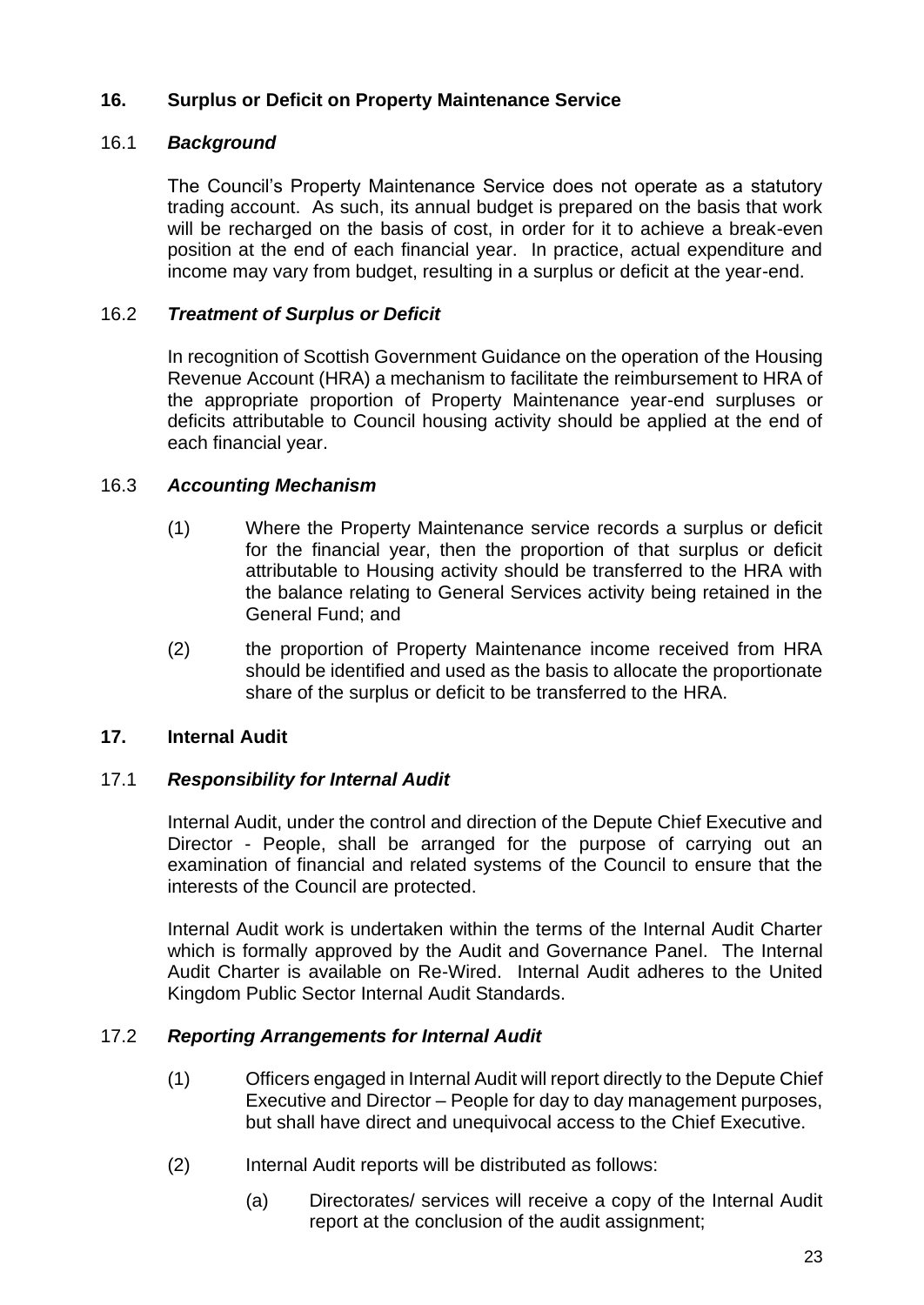- (b) the Chief Executive, the Council's Monitoring Officer, the Depute Chief Executive and Director – People and the Council's Head of Finance and ICT will receive copies of all Internal Audit reports; and
- (c) all Elected Members will receive copies of all Internal Audit reports which will be made available to them on Re- Wired.
- (3) The Annual Audit Plan will be submitted to the Audit and Governance Panel at the beginning of the financial year. The purpose is to advise Members of the programme of audit work for the forthcoming financial year. The plan will be compiled following consultation with the Chief Executive and all Directors/ Heads of Service/ Assistant Directors.
- (4) Audit reports showing the activity of the Internal Audit section, progress achieved against plan and a summary of significant audit findings will be presented to the Audit and Governance Panel (Audit Committee).
- (5) The External Auditor will report annually to the Audit and Governance Panel providing an assessment of the Internal Audit function.

# 17.3 *Authority of Audit*

The Chief Executive or his/ her authorised representatives shall have authority, on production of identification, to:

- (1) enter at all reasonable times on any Council premises or land;
- (2) have access to all systems, records, documents and correspondence relating to financial and other transactions of the Council;
- (3) have access to all IT hardware/ software running systems on behalf of the Council, including hardware/ software owned by third party service providers, in line with agreed protocols;
- (4) require and receive such explanations as are necessary concerning any matter under examination; and
- (5) require any employee of the Council to produce cash, stores or any other Council property under his/ her control.

# 17.4 *Irregularities*

Any evidence or reasonable suspicion of an irregularity relating to funds, stores or other property of the Council shall be reported immediately by the Director, Head of Service or Assistant Director to the Chief Executive or his/ her nominated officer and the Head of Finance and ICT. Such irregularities shall be dealt with in accordance with the Council's Anti-Fraud and Anti-Bribery Strategy and Special Investigations Procedure.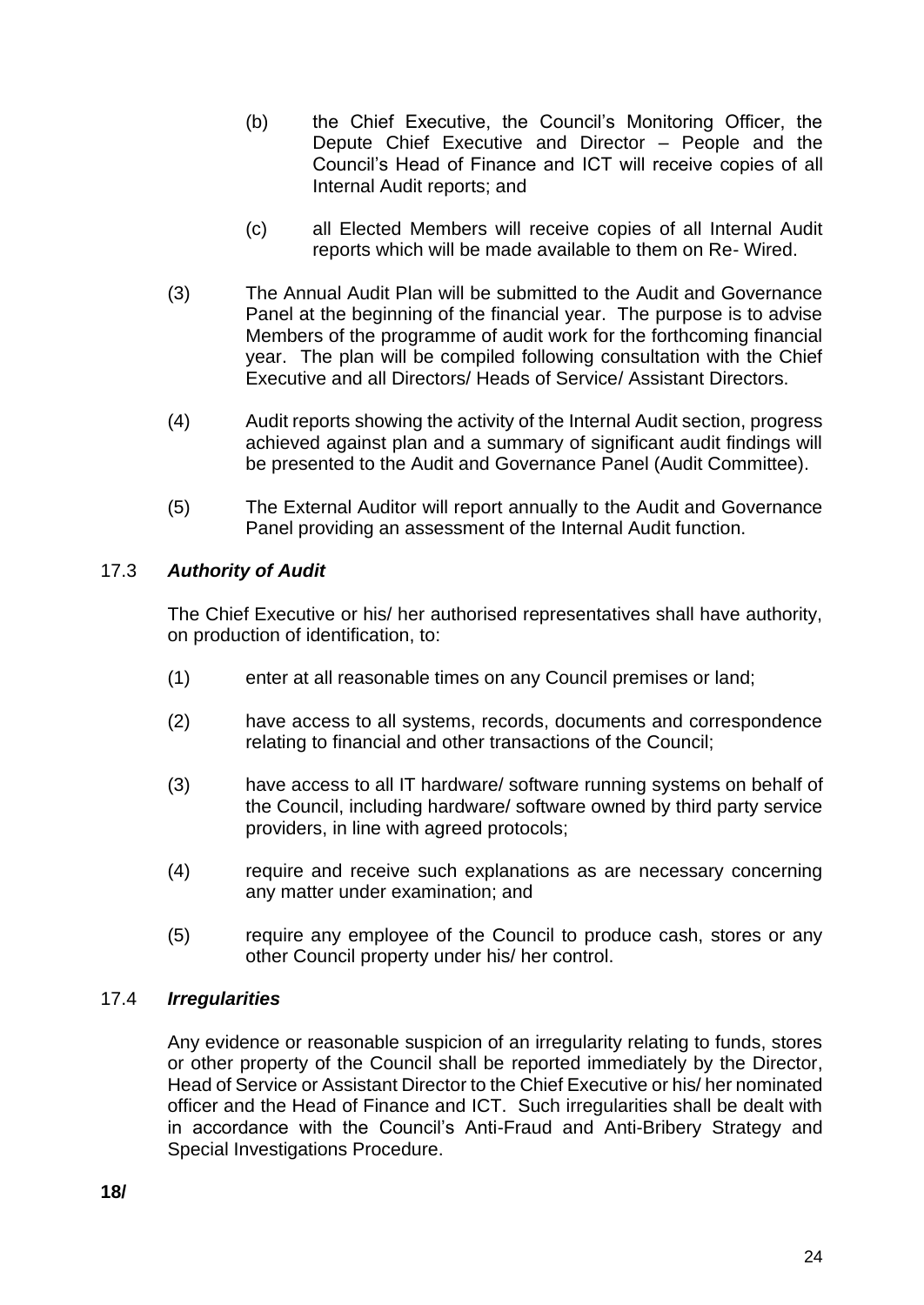# <span id="page-33-0"></span>**18. Cash Imprests/ Petty Cash**

# 18.1 *Purpose of Cash Imprests*

The imprest system is an accounting system for paying out and subsequently replenishing petty cash. Petty cash is a small reserve of cash kept on-site at a business location for incidental cash needs. The imprest system is designed to provide a rudimentary manual method for tracking petty cash balances and how cash is being used.

# 18.2 *Provision of Imprests*

On the recommendation of the Director, Head of Service or Assistant Director concerned, the Head of Finance and ICT shall provide such imprest accounts as he/ she considers appropriate for such officers of the Council as he/ she considers may require them for purposes of defraying petty and other minor expenses.

#### 18.3 *Bank Accounts for Imprest Holders*

The Head of Finance and ICT shall open bank accounts where it is considered appropriate, and in no circumstances shall the imprest holder overdraw the account. It shall be a standing instruction to the Council's bankers that an imprest holder's account shall not be overdrawn. Bank accounts will not be opened by any officer other than the Head of Finance and ICT or delegated responsible officer.

# 18.4 *Exclusion of Payments to the Council*

No payments to the Council shall be paid into an imprest account, but shall be lodged in a bank as provided for in paragraph 9.3 hereof. Any bank interest earned on imprest accounts will be remitted separately and immediately to the Head of Finance and ICT, and will not be left in the imprest bank balance.

# 18.5 *Limit on Expenditure*

Payments from imprest accounts shall be limited to minor items of expenditure, and to only such other items as the Head of Finance and ICT may approve. Payments shall be supported by a voucher/ receipt. Imprests must not be used to pay major expenses claims or any suppliers' invoices. The Head of Finance and ICT may prescribe an upper limit to individual items of expenditure to be met out of imprest accounts.

# 18.6 *Accounting Arrangements*

Claims for reimbursement of imprest expenditure shall be submitted regularly to Central Accounts Payable, and, when submitting a reimbursement claim, sufficient imprest cash shall be available to cover the period between submission of the claim and receipt of monies.

Claims must be submitted to 31 March each year within the timescales laid down within the year-end procedures issued by the Head of Finance and ICT.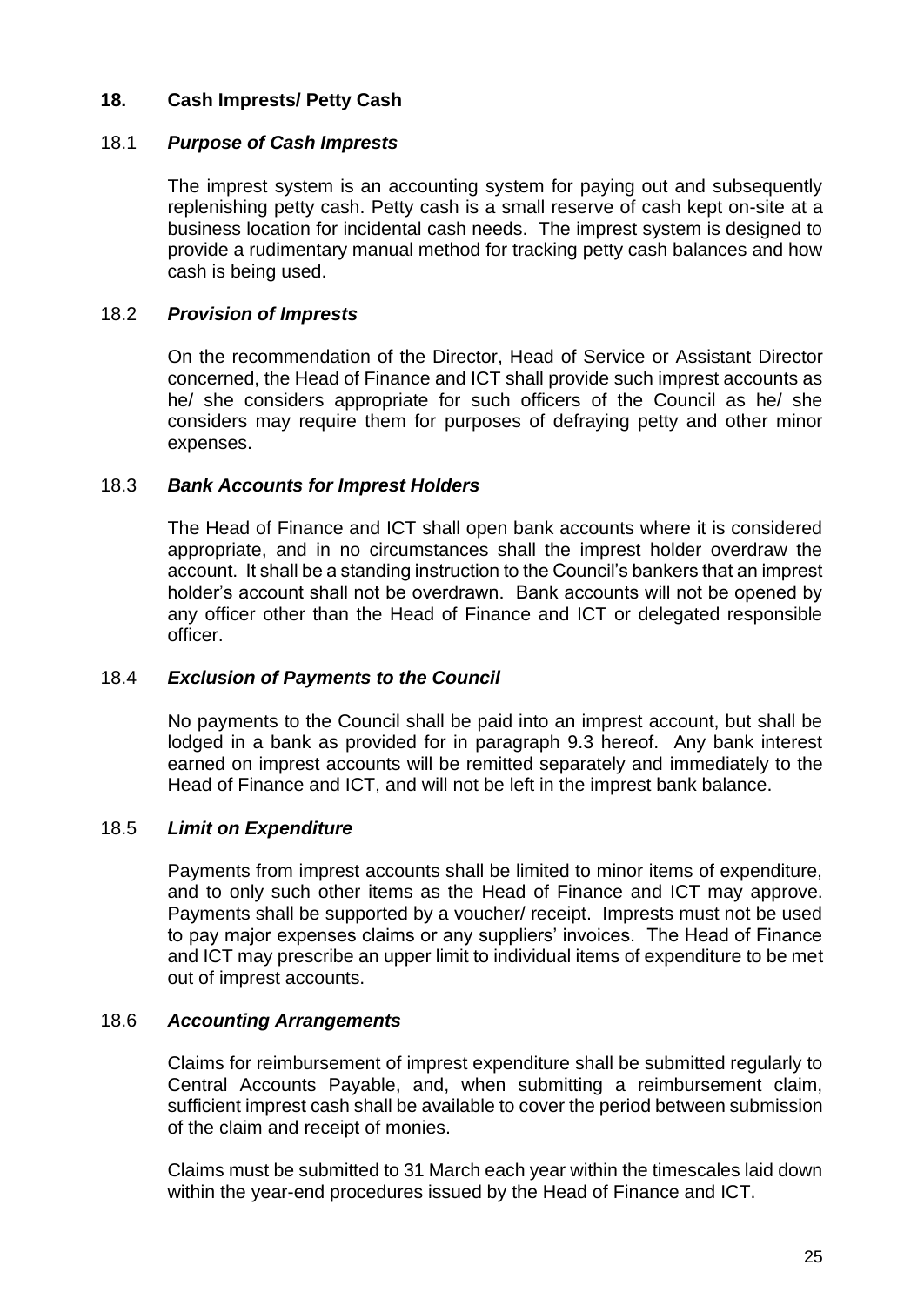# 18.7 *Statement of Account*

An officer responsible for an imprest account shall, when requested, give to the Head of Finance and ICT a certificate as to the balance of his/ her imprest account.

# 18.8 *Termination as Imprest Holder*

On an officer leaving the employment of the Council, or otherwise ceasing to be entitled to hold an imprest advance, that officer shall account to the Head of Finance and ICT for the amount advanced to him/ her. A formal record of this accounting shall be prepared and retained in the Directorate concerned for inspection.

# <span id="page-34-0"></span>**19. Claims for Expenses and Allowances**

# 19.1 *Arrangements for Claims*

The Head of Legal, HR and Regulatory Services shall be responsible for making arrangements for the administration, regulation and payment of claims for expenses and allowances to Members and employees of the Council and other approved bodies.

# 19.2 *Regulations*

The Head of Legal, HR and Regulatory Services shall make available the current regulations on expenses and allowances to Members and employees of the Council and of other approved bodies.

# 19.3 *Employees' Claims*

All claims for payment of travelling allowances, subsistence allowances, car allowances and incidental expenses shall be submitted, duly certified in a format approved by the Head of Legal, HR and Regulatory Services, to him/ her at such regular intervals as he/ she requires. VAT receipts are required to support all mileage claims and subsistence allowances where appropriate.

Such payments shall not be made out of imprest accounts without the express authority of the Head of Finance and ICT. All such expenses shall, as far as practicable, be paid via the payroll system. Cash advances can be provided in appropriate cases where no other means of payment is available.

Directors, Heads of Service and Assistant Directors shall authorise officers in their services to certify such claims and to upload payments into the Oracle Payroll system by means of the procedures set down by the Head of Legal, HR and Regulatory Services and Directors, Heads of Service and Assistant Directors shall maintain up to date lists of those officers who are so authorised.

In addition, a regular review of such authorisations should be carried out by each Directorate and service to ensure that the list of those authorised is complete and up-to-date.

No officer authorised to certify such claims shall certify his/ her personal claim. Personal claims must be certified by a separate authorised signatory.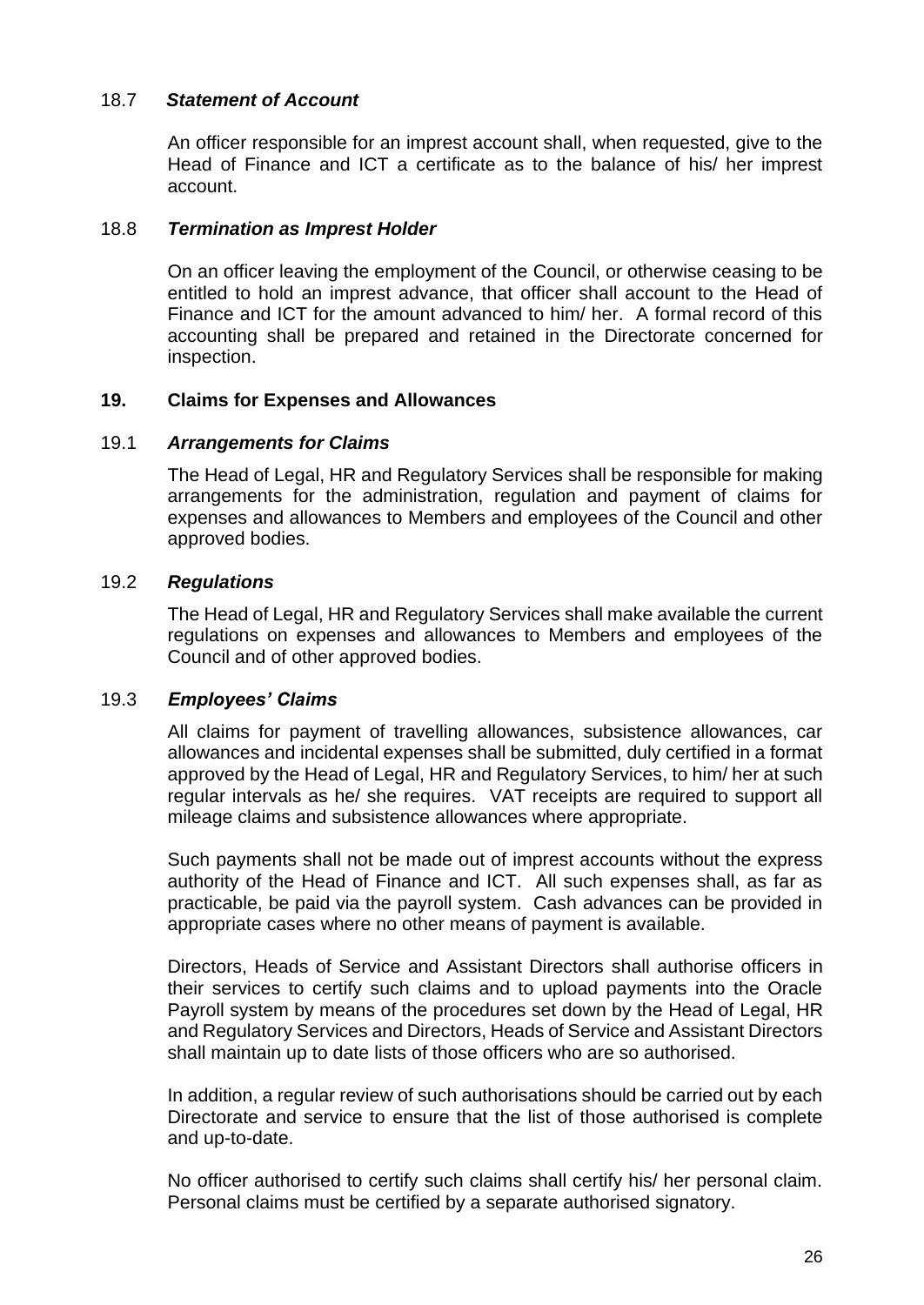# 19.4 *Certification of Employees' Claims*

The certification by or on behalf of the Director, Head of Service or Assistant Director shall be taken to mean that the certifying officer is satisfied that the journeys were authorised, the expenditure properly and necessarily incurred, and that any allowances are properly payable. Certifying officers should satisfy him/ herself that supporting VAT receipts are attached where applicable.

It shall be the duty of the claimant and the authorising officer to ensure that claims are submitted promptly to allow payments to be made from the appropriate budgets. All claims must be submitted on at least a monthly basis and no later than three months after the journey has been completed. Line managers must ensure that employees work within these timescales. Claims submitted outwith this time limit will not be processed or paid.

Claims applicable to a financial year shall be submitted within one month after 31 March in that year.

# 19.5 *Members' Claims*

Payments to Members, including co-opted members of the Council or its Panels, who are entitled to claim attendance and other allowances, shall be made by the Head of Legal, HR and Regulatory Services upon receipt of the claim in the prescribed format. All claims must be submitted on at least a monthly basis and no later than three months after the journey has been completed. Claims applicable to a financial year shall be submitted within one month after 31 March in that year. VAT receipts are required to support all mileage claims and subsistence allowances where appropriate.

The Head of Finance and ICT shall maintain a record of all expenses paid to Members, showing the name of the recipient and the amount and nature of the payments. This record shall be available for public inspection and will be published on the Council website no later than 1 June each year.

# <span id="page-35-0"></span>**20. Salaries, Wages and Pensions**

# 20.1 *Information regarding Payroll Amendments*

The Director, Head of Service or Assistant Director concerned shall notify the Head of Legal, HR and Regulatory Services timeously**,** and in the prescribed format, of all matters affecting the payment of emoluments, in particular:

- (1) appointments, contract variations, resignations, dismissals, suspensions, secondments and transfers;
- (2) changes in remuneration (including overtime worked), other than normal increments and pay awards;
- (3) absences from duty for sickness or other reason apart from approved leave; and
- (4) information necessary to maintain records of service for superannuation and HM Revenue and Customs purposes.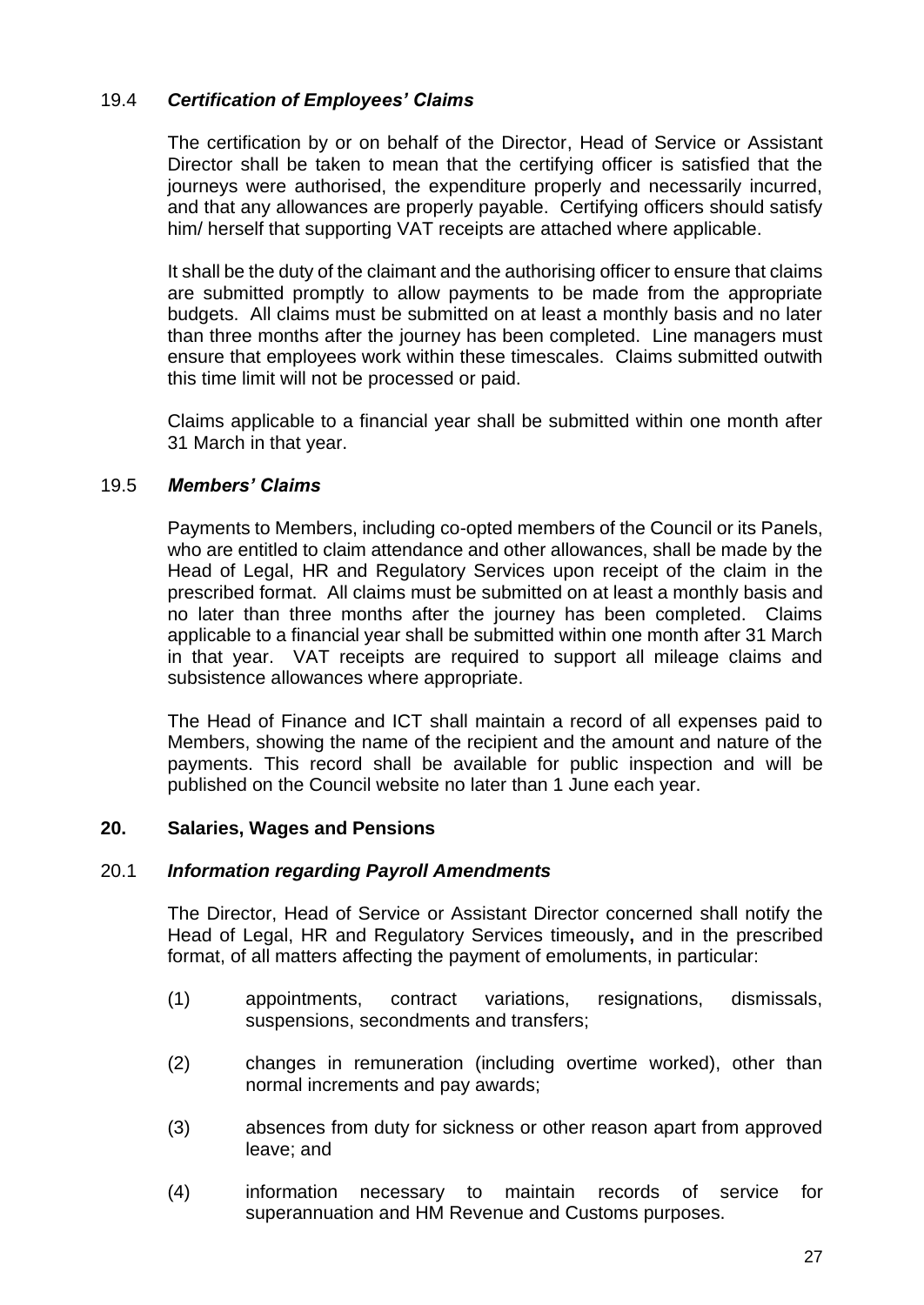# 20.2 *Arrangements for Payments*

The payment of all salaries, wages, pensions, compensation and other emoluments to all employees, former employees or beneficiaries shall be made by the Head of Legal, HR and Regulatory Services or under arrangements made by him/ her. All such payments will be made, as far as practicable, by credit transfer to the employee's designated bank account.

# 20.3 *Form and Certification of Records*

All pay documents/ processes (either paper or electronic) shall be in a format prescribed or approved by the Head of Legal, HR and Regulatory Services, and shall be authorised by or on behalf of the appropriate Director, Head of Service or Assistant Director.

The authorisation of such documents/ processes is achieved within the Council's payroll system by way of embedded access rights which shall be granted to officers by Directors, Heads of Service and Assistant Directors on the basis of business and security requirements. The authorisation rights as determined by the Director, Head of Service or Assistant Director should be reviewed on a regular basis, at least annually.

# <span id="page-36-0"></span>**21. Security**

# 21.1 *Responsibility for Security*

Each Director, Head of Service or Assistant Director shall be responsible for maintaining proper security, custody and control at all times of all plant, buildings, materials, stores, furniture, equipment, cash, etc, under his/ her control. He/ she shall also consult the Head of Regulatory Services, as appropriate, in any case where security is thought to be defective, or where it is considered that special security arrangements may be required.

# 21.2 *Limits to Cash Holdings*

The Head of Finance and ICT shall agree with the appropriate Director, Head of Service or Assistant Director the maximum amount of cash to be held in the premises under his/ her control, and the agreed amount shall not be exceeded except with the written agreement of the Head of Finance and ICT. Cash boxes/ safes should only be used to hold funds belonging to the Council or school funds. The level of funds held in safes should be within the insurance limits. Additional uplifts should be arranged with the Head of Finance and ICT where large amounts of cash are likely to be held.

# 21.3 *Safe Keys*

Keys to safes and similar receptacles containing cash or valuable documents or articles shall be carried on the person of those responsible. The loss of any such keys shall be reported immediately to the Head of Finance and ICT and the appropriate Director/ Head of Service. A register of all such keyholders will be kept in each Directorate/ service, and notified to the Head of Finance and ICT.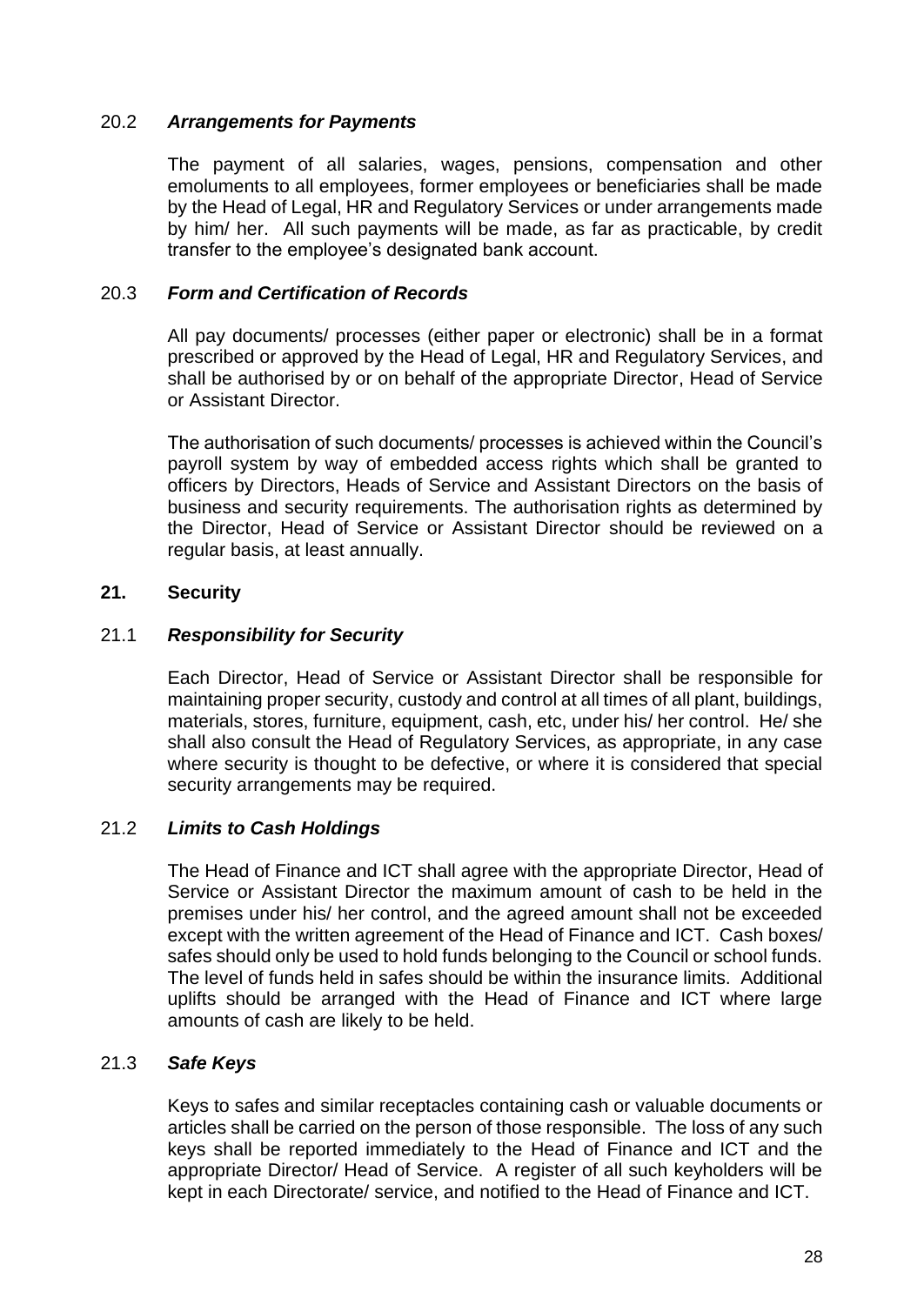# 21.4 *Pre-printed/ Pre-signed Cheques, etc*

The Head of Finance and ICT shall be responsible for ensuring that secure arrangements are made for the preparation and holding of pre-printed/ presigned cheques, stock certificates, bonds and other financial documents.

#### 21.5 *Security/ Retention of Documents*

Each Director and Head of Service shall be responsible for maintaining proper security, custody and control of all documents within his/ her Directorate/ service. The retention period for all books, forms and records related to financial matters shall be determined by the Head of Finance and ICT in conjunction with the Head of Regulatory Services .

#### 21.6 *Data Protection Act/ Regulations*

Each Director and Head of Service shall be responsible for the use and security within his/ her Directorate/ service of all personal data output from Council computer systems in line with the Data Protection Act and Regulations in force from time to time and approved data sharing protocols.

# 21.7 *Asset Register*

The Head of Finance and ICT, in conjunction with the Director – Place, shall be responsible for the maintenance of the asset register of the Council. All Directors, Heads of Service and Assistant Directors shall give prompt notification to the Head of Finance and ICT/ Director – Place of any amendments to be made to the register. The register holds, as a minimum, information relating to all assets valued at £5,999 and above owned and operated by the Council. This 'de minimis' level has been set based on recommendations contained in the Code of Practice on Local Authority Accounting in the United Kingdom.'

# <span id="page-37-0"></span>**22. Risk Management and Insurance**

#### 22.1 *Responsibility for Risk Management and Insurance*

Subject to the Standing Orders Relating to Contracts, the Scheme of Delegation, and except as authorised by them, the Head of Regulatory Services shall make appropriate risk management and insurance arrangements for all aspects of the Council's activities.

# 22.2 *Identification of Risk*

The Head of Regulatory Services shall be responsible for the maintenance and co-ordination of an effective strategic risk register, the content of which shall be informed by the Corporate Management Team. The Chief Executive, Directors, Heads of Service and Assistant Directors shall be responsible for ensuring that a suitable risk management reporting framework is incorporated within their Directorate or service, and shall notify the Head of Regulatory Services of all significant risks facing their Directorate or service, how they propose to mitigate the risks and the timescales involved.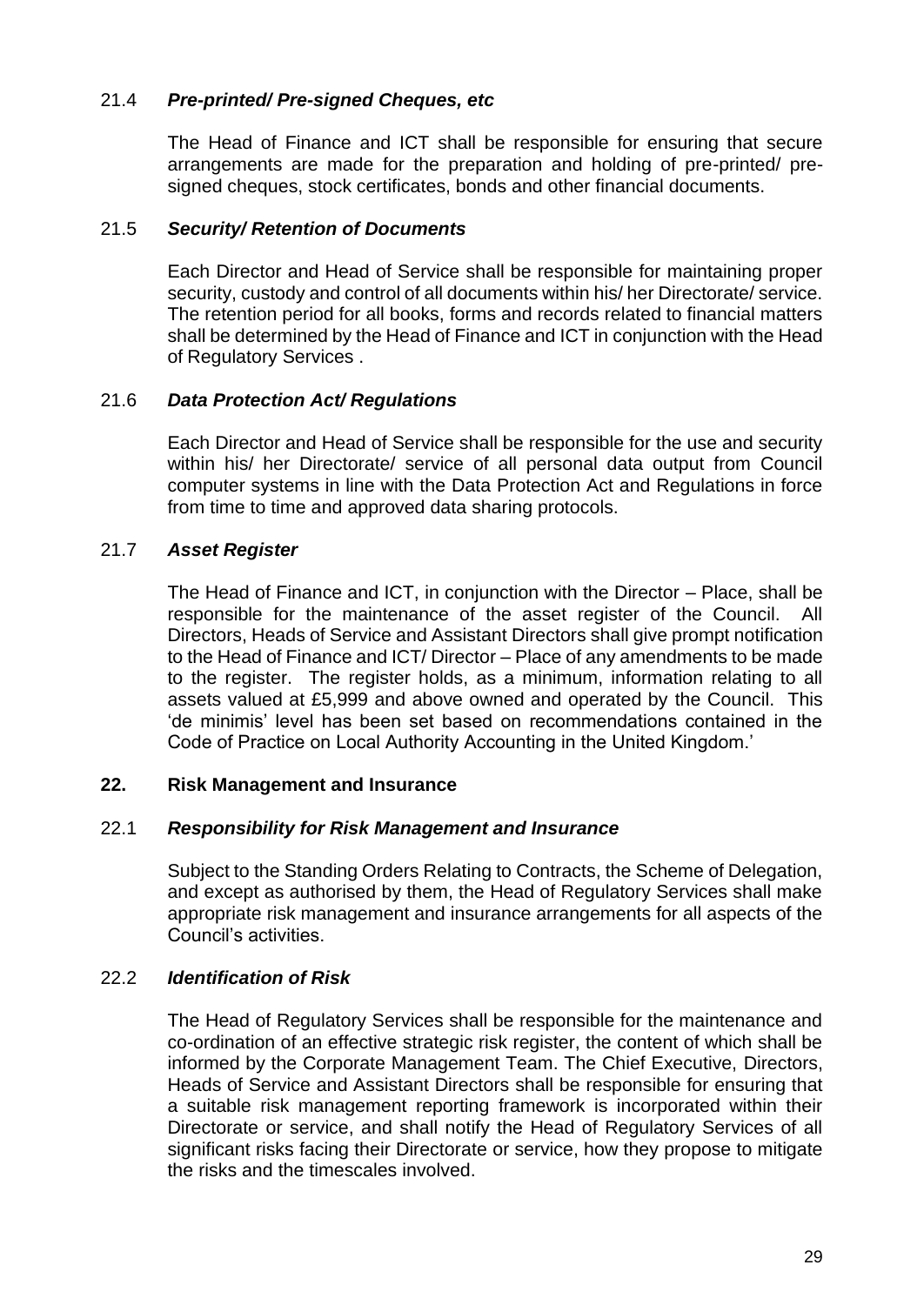The Chief Executive, Directors, Heads of Service and Assistant Directors shall give prompt notification to the Head of Regulatory Services of all new areas of service provision, additional assets or partnership arrangements that may increase the Council's overall exposure to risk, and which should be covered by insurance, or of any removal of service, disposal of assets or other changes to work activity which no longer requires insurance arrangements.

# 22.3 *Notification of Claims*

Directors, Heads of Service and Assistant Directors shall notify the Head of Regulatory Services as soon as possible in writing of any loss, liability, injury or damage or any event likely to lead to a claim. Thereafter, the Head of Regulatory Services shall be responsible, where applicable, for advising the insurance company concerned. He/ she shall also arrange the negotiation of all insurance claims on behalf of the Council in consultation with any Director, Head of Service or Assistant Director concerned, as appropriate.

# 22.4 *Fidelity Guarantee Insurance*

The Council shall be covered by fidelity guarantee insurance, and this will be arranged by the Head of Regulatory Services.

# 22.5 *Review of Insurance Cover*

The Head of Regulatory Services shall review periodically all insurances in consultation, where appropriate, with the Chief Executive, Directors, Heads of Service and Assistant Directors.

# <span id="page-38-0"></span>**23. Contracts for Capital Works**

# 23.1 *Record of Contracts*

The Director – Place shall maintain a record of all relevant contracts and payments made on contracts for capital works. The Head of Finance and ICT shall have access to such records, and use whatever information he/ she considers necessary.

# 23.2 *Variations to Contracts*

Variations to capital works contracts which result in budget variances shall be dealt with in accordance with Section 3, Control of Capital Expenditure, and in accordance with Standing Orders relating to Contracts

# 23.3 *Claims from Contractors*

Claims from contractors in respect of matters not clearly within the terms of any existing contract for capital works shall be referred to the Director – Place for consideration of the Council's liability, and, where appropriate, to the Head of Finance and ICT and the Head of Regulatory Services for consideration before a settlement is reached.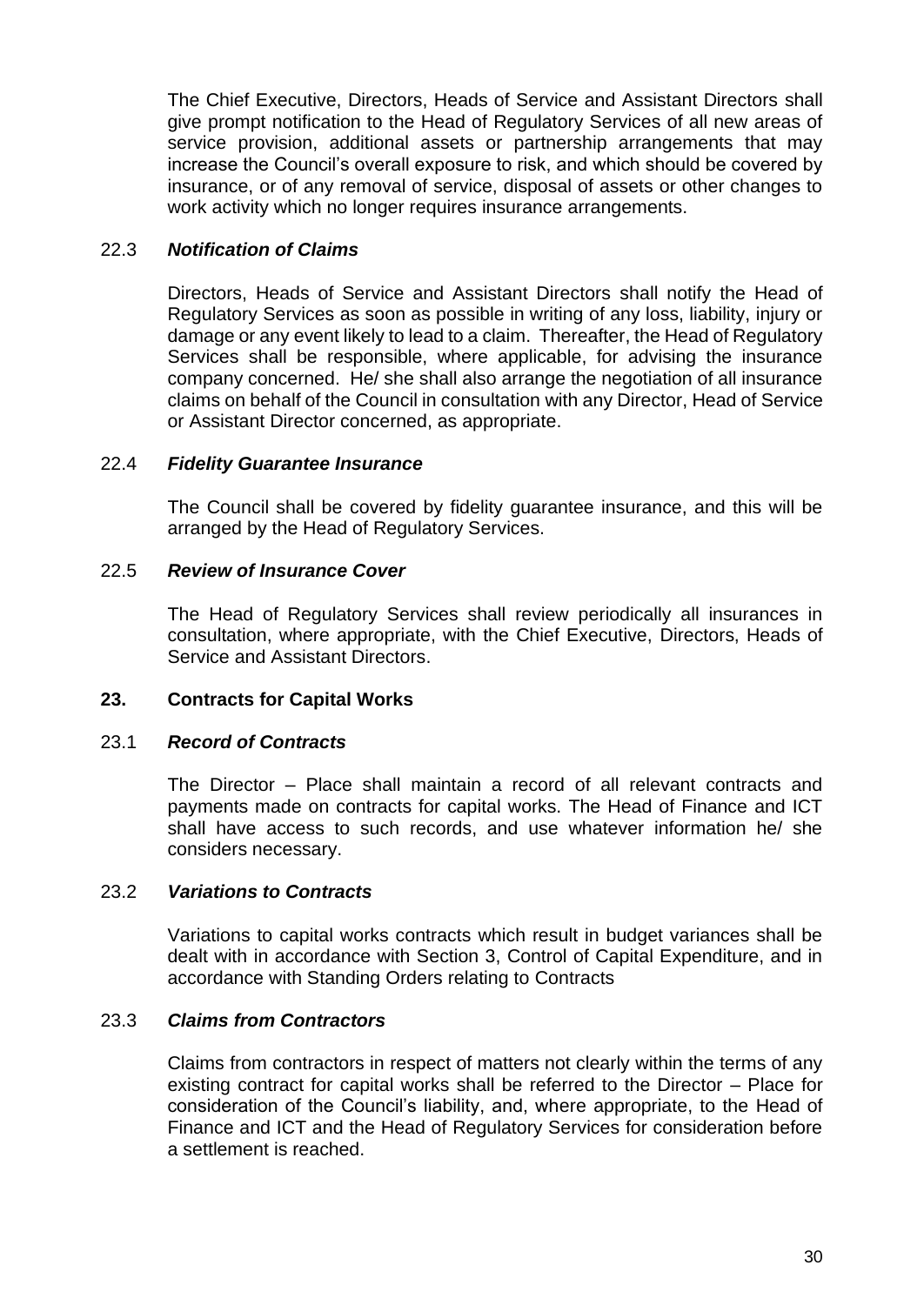# 23.4 *Delay of Contract*

Where completion of a contract is delayed, it shall be the duty of the Director - Place to consult the Head of Finance and ICT and/ or the Head of Regulatory Services as appropriate prior to taking any action in respect of any processes to liquidate or levy other damages.

#### 23.5 *Interim Payment*

Interim payments to contractors shall be certified by the Director - Place or delegated officer responsible for the control and supervision of the work. Nominating delegated officers shall be in writing from the Director – Place. The Head of Finance and ICT shall be provided with specimen signatures of the authorised signatories by the Director – Place.

#### 23.6 *Reports on Final Measurements/ Final Contract Amount*

A report on all final measurements/ final contract amounts shall be made by the Director – Place or delegated officer to the Head of Finance and ICT.

#### 23.7 *Procurement Procedures/ Guidance*

All matters relating to contracts for capital works shall be conducted in accordance with Standing Orders relating to Contracts and other guidance and the Head of Regulatory Services. Failure to follow these procedures may result in disciplinary action.

# <span id="page-39-0"></span>**24. Economy, Efficiency and Effectiveness/ Best Value**

- 24.1 The Council has a duty under the Local Government Etc (Scotland) Act 1994 and the Local Government in Scotland Act 2003 to invoke proper arrangements for securing economy, efficiency and effectiveness/ best value in the use of resources. There shall be a process of strategic planning which shall have full Elected Member involvement in order to establish the systematic identification of priorities and realisation of economy, efficiency and effectiveness/ best value. It shall be the responsibility of the Chief Executive to deliver the arrangements put in place to secure best value and to co-ordinate Council policy in regard to ensuring that the Council provides best value.
- 24.2 The Chief Executive and each Director and Head of Service shall be responsible for ensuring implementation of both the corporate and Directorate applications of the strategic planning process. All Directors, Heads of Service and Assistant Directors must ensure that they can demonstrate that proper arrangements are in place to provide best value, and that there is the application of documented procedures, operational performance indicators and targets and a customer/ user focus in service planning.
- 24.3 Best value should cover the areas of human resource and physical resource management, capital programme and contract management, financial management and policy, performance and service delivery process reviews.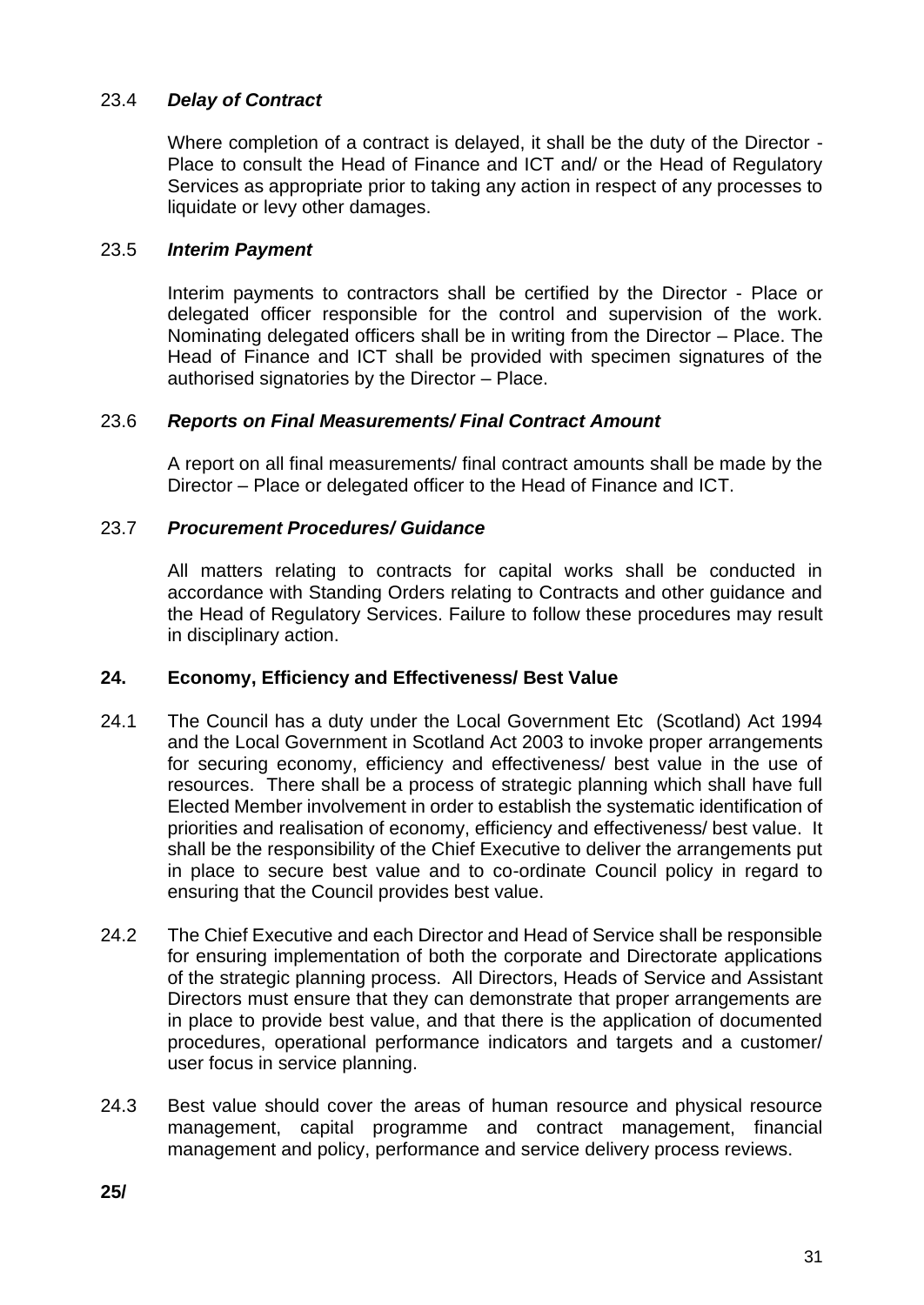# <span id="page-40-0"></span>**25. External Funding (***Following the Public Pound***)**

- 25.1 The principles of openness, integrity and accountability in decisions on spending public money shall apply to funds or other resources which are transferred by the Council to bodies such as companies, trusts, voluntary organisations and individuals where such bodies/ individuals are subject to local authority control or influence, and where they operate at arms' length.
- 25.2 Services providing grants to external organisations should adhere to South Ayrshire Council's Local protocol – Following the Public Pound and Funding External Bodies (published September 2020) which provides guidance on managing and monitoring funding arrangements in relation to external bodies.
- 25.3 The Chief Executive and each Director, Head of Service or Assistant Director shall be responsible for ensuring the implementation of and adherence to all Codes and Guidance issued on external funding arrangements (*Following the Public Pound*).
- 25.4 Any agreements required shall include right of access of Internal Audit to the systems, records, documents and correspondence of that organisation.

# <span id="page-40-1"></span>**26. Partnerships**

- 26.1 Partnerships can play a key role in delivering community strategies. In some circumstances, the Council has a leadership role to bring together the contributions of a variety of stakeholders to deliver a shared vision of services based on user needs. Examples of partners include:
	- (1) a public or private organisation undertaking part funding or participating as a beneficiary in a project including PPP/ PFI; or
	- (2) a body whose nature or status gives it a right or obligation to support a particular project; or
	- (3) HubSW in the delivery of Council or Council-partnership projects and initiatives
- 26.2 In all instances, the Director of the lead Directorate for the Council should be able to demonstrate that:
	- (1) appropriate financial regulations have been adopted for the partnership. There should be a presumption that the Council's financial regulations will prevail in all circumstances, unless alternative or additional guidance is considered appropriate. The approval of the Head of Finance and ICT will be required for any such departure;
	- (2) the roles and responsibilities of each of the partners involved have been agreed and formally accepted before any project commences, and that individuals representing the partner organisations are aware of their personal responsibilities;
	- (3) documented project management arrangements are in place;